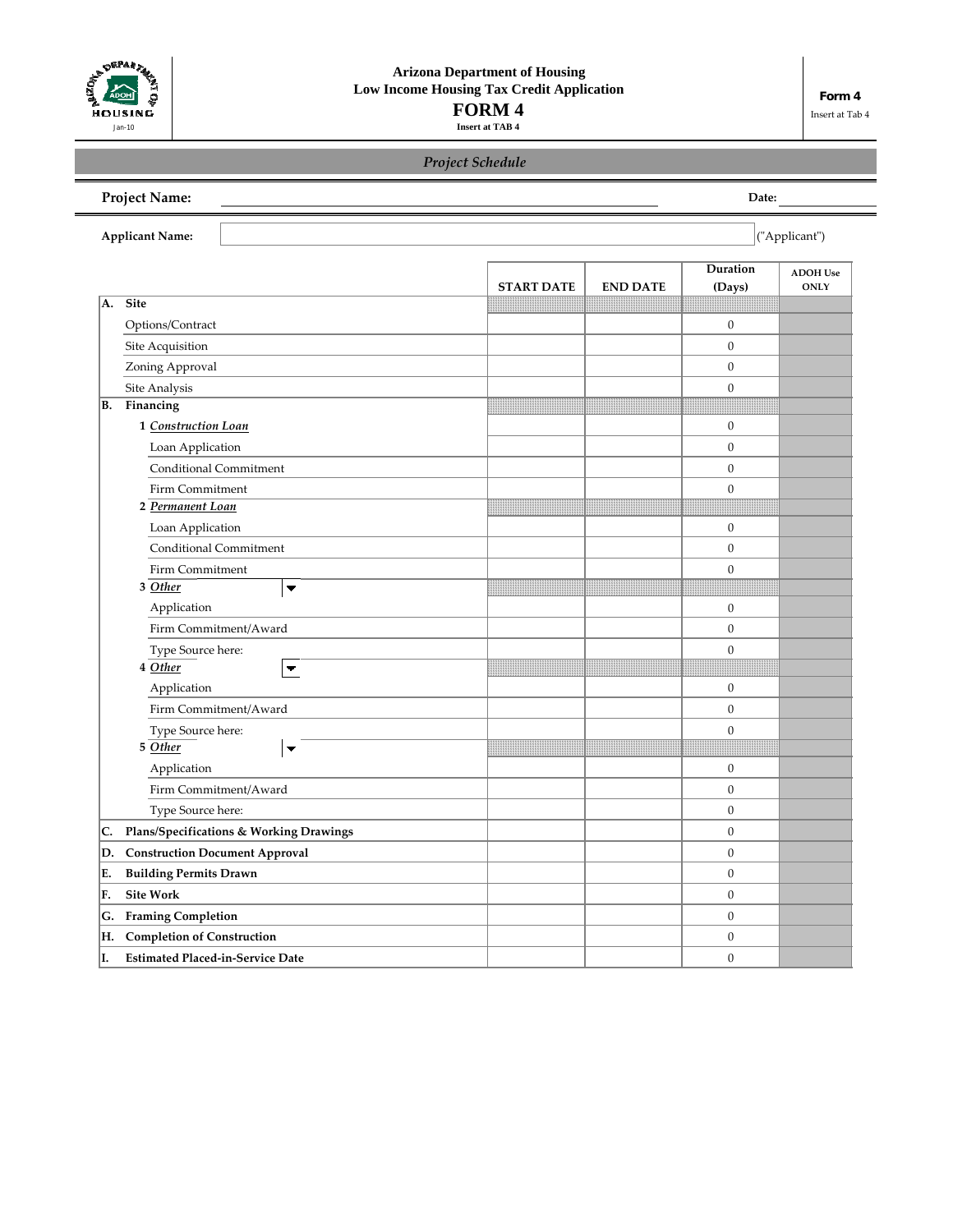

# *Certification of Qualified Non Profit Participation*

| Name of Applicant:                                                                                         |                                                                                     |                                                                                                                                                                                                                                                                                                                                                                                                                                                                                                                                                                                                                                         |
|------------------------------------------------------------------------------------------------------------|-------------------------------------------------------------------------------------|-----------------------------------------------------------------------------------------------------------------------------------------------------------------------------------------------------------------------------------------------------------------------------------------------------------------------------------------------------------------------------------------------------------------------------------------------------------------------------------------------------------------------------------------------------------------------------------------------------------------------------------------|
| Name of Nonprofit Entity:                                                                                  |                                                                                     |                                                                                                                                                                                                                                                                                                                                                                                                                                                                                                                                                                                                                                         |
| Name of Project:                                                                                           |                                                                                     |                                                                                                                                                                                                                                                                                                                                                                                                                                                                                                                                                                                                                                         |
|                                                                                                            |                                                                                     | For purposes of IRC Section 42, with respect for the application for the allocation of Low Income Housing Tax Credits for the<br>project (the "Project"), the                                                                                                                                                                                                                                                                                                                                                                                                                                                                           |
| an Arizona Nonprofit Organization, (the "Company") makes the following representations and certifications: |                                                                                     |                                                                                                                                                                                                                                                                                                                                                                                                                                                                                                                                                                                                                                         |
| throughout the Project compliance period.                                                                  | 5) The Company is not affiliated with, or controlled by, a for-profit organization. | 1) The company is exempt from federal taxation under IRC Section 501(a) as an organization described in IRC Section 501(c)(3).<br>2) One of the purposes of the Company stated in its Articles of Incorporation is the fostering of low income housing.<br>3) The Company owns an interest in the Project (directly or through a partnership or limited liability company).<br>4) The Company will materially participate (within the meaning of IRC Section 469(h)) in the development and operations of the Project<br>6) The Company maintains a business office in the State of Arizona staffed by at least one full time employee. |
| day of                                                                                                     | , 20                                                                                | IN WITNESS WHEREOF, the Applicant has caused this document to be duly executed in its name as of this                                                                                                                                                                                                                                                                                                                                                                                                                                                                                                                                   |
| Type or Print Name of Applicant                                                                            |                                                                                     | Type or Print Name of Co-Applicant                                                                                                                                                                                                                                                                                                                                                                                                                                                                                                                                                                                                      |
| By:<br>Type or Print Name of General Partner                                                               |                                                                                     | By:<br>Type or Print Name of General Partner                                                                                                                                                                                                                                                                                                                                                                                                                                                                                                                                                                                            |
| By                                                                                                         |                                                                                     | By:                                                                                                                                                                                                                                                                                                                                                                                                                                                                                                                                                                                                                                     |
| Signature of General Partner or Officer                                                                    |                                                                                     | Signature of General Partner or Officer                                                                                                                                                                                                                                                                                                                                                                                                                                                                                                                                                                                                 |
| if General Partner is a Corporation                                                                        |                                                                                     | if General Partner is a Corporation                                                                                                                                                                                                                                                                                                                                                                                                                                                                                                                                                                                                     |
| Type or Print Name of Signer                                                                               |                                                                                     | Type or Print Name of Signer                                                                                                                                                                                                                                                                                                                                                                                                                                                                                                                                                                                                            |
| Its:                                                                                                       |                                                                                     | Its:                                                                                                                                                                                                                                                                                                                                                                                                                                                                                                                                                                                                                                    |
| Type or Print Title of Signer                                                                              |                                                                                     | Type or Print Title of Signer                                                                                                                                                                                                                                                                                                                                                                                                                                                                                                                                                                                                           |
|                                                                                                            |                                                                                     |                                                                                                                                                                                                                                                                                                                                                                                                                                                                                                                                                                                                                                         |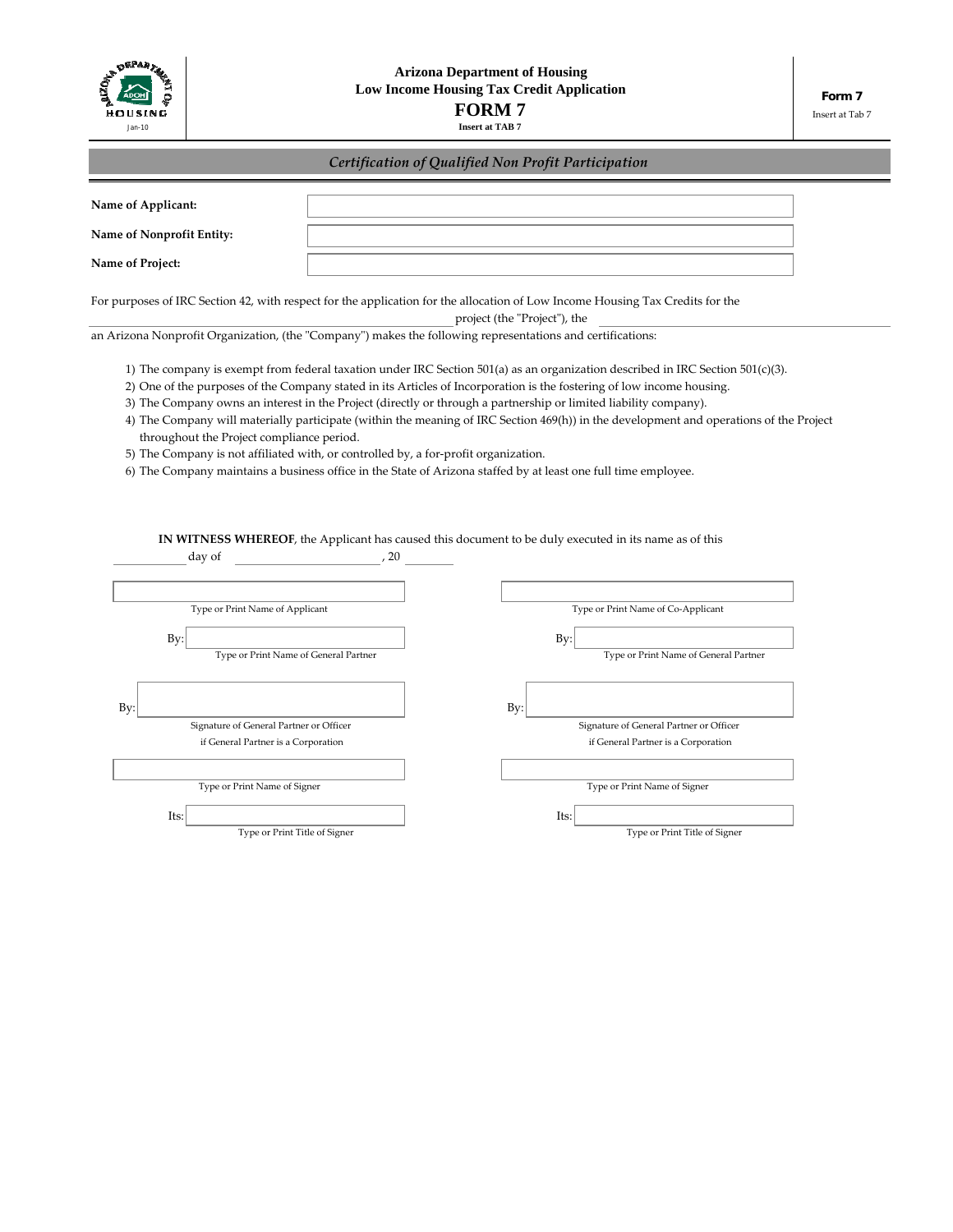

# *Development Team Experience*

1. Provide a narrative describing the experience of the development team as it relates to the development of the proposed project.

a. For the following roles, describe the function each individual of the development team will perform during the construction of the project.

b. Discuss the extent to which individuals of the development team developed/managed/assisted projects of comparable size and complexity.

c. Explain the process for soliciting bids and selecting a contractor. Note that only licensed general contracts that are able to obtain payment and

performance bonds will be allowed responsibility over construction.

- 2. For the Developer and Management Company, provide the following:
	- a. Written agreements between the applicant outlining the responsibilities between parties

b. Resumes

c. Documentation of successful projects completed within the past five years. (Form 8‐1)

## 3. Complete the following:

|              |                                           |          | Phone                                                                                                                                                                                                        |                                                                         | Individual                                                                                                                                                                                                                                                                                                                                                                                                       |
|--------------|-------------------------------------------|----------|--------------------------------------------------------------------------------------------------------------------------------------------------------------------------------------------------------------|-------------------------------------------------------------------------|------------------------------------------------------------------------------------------------------------------------------------------------------------------------------------------------------------------------------------------------------------------------------------------------------------------------------------------------------------------------------------------------------------------|
|              |                                           |          | Fax                                                                                                                                                                                                          |                                                                         | Corporation                                                                                                                                                                                                                                                                                                                                                                                                      |
|              |                                           |          |                                                                                                                                                                                                              |                                                                         | <b>Limited Partnership</b>                                                                                                                                                                                                                                                                                                                                                                                       |
|              |                                           |          |                                                                                                                                                                                                              |                                                                         | <b>Limited Liability Company</b>                                                                                                                                                                                                                                                                                                                                                                                 |
| <b>State</b> | Zip                                       |          |                                                                                                                                                                                                              |                                                                         | Other                                                                                                                                                                                                                                                                                                                                                                                                            |
|              |                                           |          |                                                                                                                                                                                                              |                                                                         |                                                                                                                                                                                                                                                                                                                                                                                                                  |
|              |                                           |          |                                                                                                                                                                                                              |                                                                         |                                                                                                                                                                                                                                                                                                                                                                                                                  |
|              |                                           | $0.00\%$ |                                                                                                                                                                                                              |                                                                         | $0.00\%$                                                                                                                                                                                                                                                                                                                                                                                                         |
|              |                                           | $0.00\%$ |                                                                                                                                                                                                              |                                                                         | $0.00\%$                                                                                                                                                                                                                                                                                                                                                                                                         |
|              |                                           | $0.00\%$ |                                                                                                                                                                                                              |                                                                         | $0.00\%$                                                                                                                                                                                                                                                                                                                                                                                                         |
|              |                                           |          |                                                                                                                                                                                                              |                                                                         |                                                                                                                                                                                                                                                                                                                                                                                                                  |
|              |                                           |          | Phone                                                                                                                                                                                                        |                                                                         | Individual                                                                                                                                                                                                                                                                                                                                                                                                       |
|              |                                           |          | Fax                                                                                                                                                                                                          |                                                                         | Corporation                                                                                                                                                                                                                                                                                                                                                                                                      |
|              |                                           |          |                                                                                                                                                                                                              |                                                                         | <b>Limited Partnership</b>                                                                                                                                                                                                                                                                                                                                                                                       |
|              |                                           |          |                                                                                                                                                                                                              |                                                                         | <b>Limited Liability Company</b>                                                                                                                                                                                                                                                                                                                                                                                 |
| <b>State</b> | Zip                                       |          |                                                                                                                                                                                                              |                                                                         | Other                                                                                                                                                                                                                                                                                                                                                                                                            |
|              |                                           |          |                                                                                                                                                                                                              |                                                                         |                                                                                                                                                                                                                                                                                                                                                                                                                  |
|              |                                           |          |                                                                                                                                                                                                              |                                                                         |                                                                                                                                                                                                                                                                                                                                                                                                                  |
|              |                                           | $0.00\%$ |                                                                                                                                                                                                              |                                                                         | 0.00%                                                                                                                                                                                                                                                                                                                                                                                                            |
|              |                                           | $0.00\%$ |                                                                                                                                                                                                              |                                                                         | $0.00\%$                                                                                                                                                                                                                                                                                                                                                                                                         |
|              |                                           | $0.00\%$ |                                                                                                                                                                                                              |                                                                         | $0.00\%$                                                                                                                                                                                                                                                                                                                                                                                                         |
|              |                                           |          |                                                                                                                                                                                                              |                                                                         |                                                                                                                                                                                                                                                                                                                                                                                                                  |
|              |                                           |          | Phone                                                                                                                                                                                                        |                                                                         | Individual                                                                                                                                                                                                                                                                                                                                                                                                       |
|              |                                           |          | Fax                                                                                                                                                                                                          |                                                                         | Corporation                                                                                                                                                                                                                                                                                                                                                                                                      |
|              |                                           |          |                                                                                                                                                                                                              |                                                                         | <b>Limited Partnership</b>                                                                                                                                                                                                                                                                                                                                                                                       |
|              |                                           |          |                                                                                                                                                                                                              |                                                                         | Limited Liability Company                                                                                                                                                                                                                                                                                                                                                                                        |
| <b>State</b> | Zip                                       |          |                                                                                                                                                                                                              |                                                                         | Other                                                                                                                                                                                                                                                                                                                                                                                                            |
|              | <b>General Partner or Managing Member</b> |          | If more space is required, a list that clearly indicates the above request may be attached at TAB 8.<br>If more space is required, a list that clearly indicates the above request may be attached at TAB 8. | <b>Email Address:</b><br><b>Email Address:</b><br><b>Email Address:</b> | List below all <b>owners</b> , officers and affiliates of the Applicant, with Controlling Interest or percentages of equity. Include the percent of ownership or interest by each person listed below.<br>List below all <b>owners</b> , officers and affiliates of the Applicant, with Controlling Interest or percentages of equity. Include the percent of ownership or interest by each person listed below. |

List below all **<u>owners, officers and affiliates</u>** of the Applicant, with Controlling Interest or percentages of equity. Include the percent of ownership or interest by each person listed below. If more space is required, a list that clearly indicates the above request may be attached at TAB 8.

| $0.00\%$ | $0.00\%$ |
|----------|----------|
| $0.00\%$ | $0.00\%$ |
| $0.00\%$ | $0.00\%$ |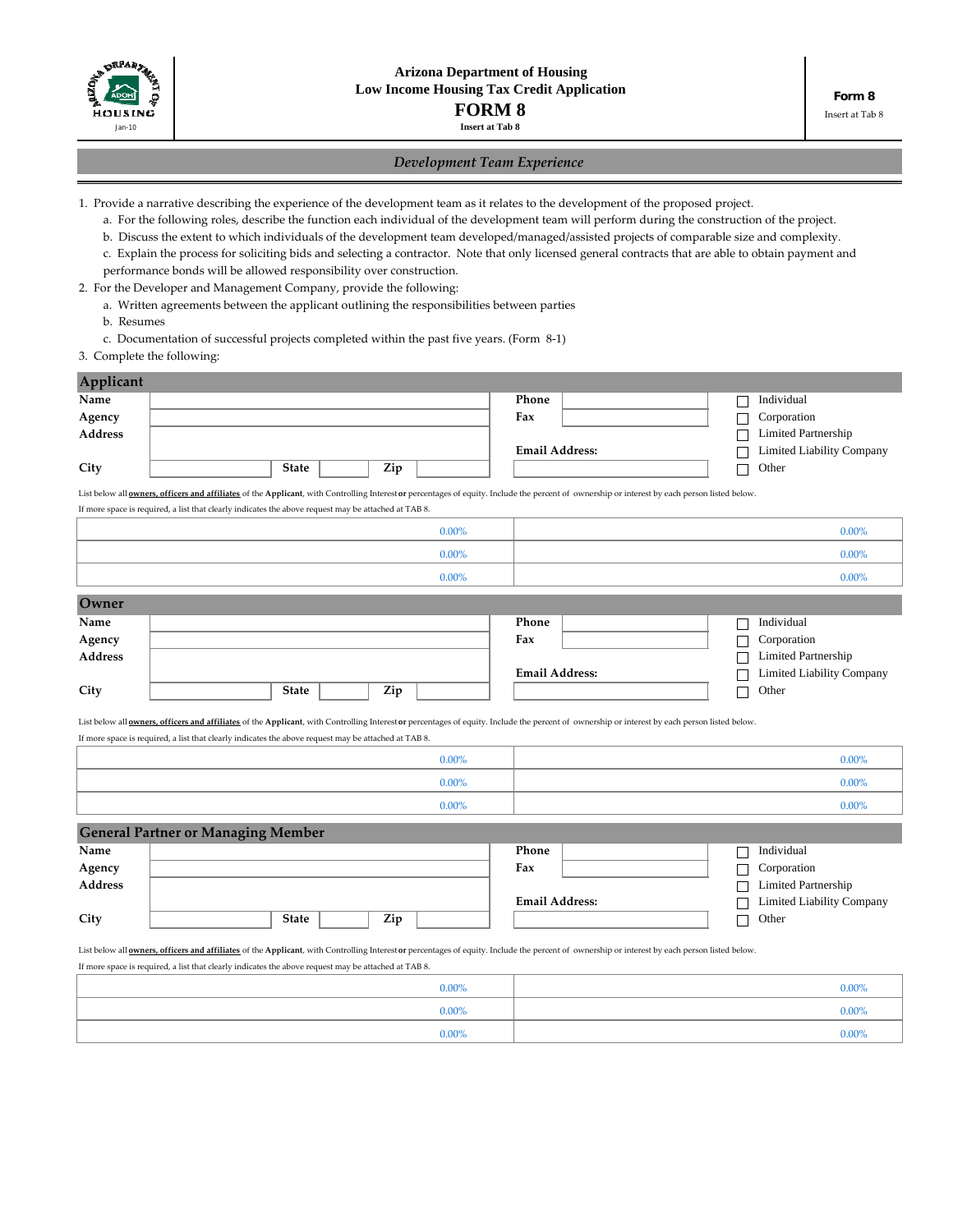| <b>DEPARTMENT</b><br>HOUSING<br>Jan-10 | <b>Arizona Department of Housing</b><br><b>Low Income Housing Tax Credit Application</b><br><b>FORM 8</b><br><b>Insert at Tab 8</b>                                                                                                                                                                            |              |  |     |                             | Form 8<br>Insert at Tab 8 |  |                                           |                                  |
|----------------------------------------|----------------------------------------------------------------------------------------------------------------------------------------------------------------------------------------------------------------------------------------------------------------------------------------------------------------|--------------|--|-----|-----------------------------|---------------------------|--|-------------------------------------------|----------------------------------|
|                                        |                                                                                                                                                                                                                                                                                                                |              |  |     | Development Team Experience |                           |  |                                           |                                  |
| Developer                              |                                                                                                                                                                                                                                                                                                                |              |  |     |                             |                           |  |                                           |                                  |
| Name                                   |                                                                                                                                                                                                                                                                                                                |              |  |     |                             | Phone                     |  | Individual                                |                                  |
| Agency<br><b>Address</b>               |                                                                                                                                                                                                                                                                                                                |              |  |     |                             | Fax                       |  | Corporation<br><b>Limited Partnership</b> |                                  |
|                                        |                                                                                                                                                                                                                                                                                                                |              |  |     |                             | <b>Email Address:</b>     |  |                                           | Limited Liability Company        |
| City                                   |                                                                                                                                                                                                                                                                                                                | <b>State</b> |  | Zip |                             |                           |  | Other                                     |                                  |
|                                        | List below all <b>owners</b> , officers and affiliates of the Applicant, with Controlling Interest or percentages of equity. Include the percent of ownership or interest by each person listed below.                                                                                                         |              |  |     |                             |                           |  |                                           |                                  |
|                                        | If more space is required, a list that clearly indicates the above request may be attached at TAB 8.                                                                                                                                                                                                           |              |  |     |                             |                           |  |                                           |                                  |
|                                        |                                                                                                                                                                                                                                                                                                                |              |  |     | 0.00%                       |                           |  |                                           | 0.00%                            |
|                                        |                                                                                                                                                                                                                                                                                                                |              |  |     | 0.00%                       |                           |  |                                           | 0.00%                            |
|                                        |                                                                                                                                                                                                                                                                                                                |              |  |     | $0.00\%$                    |                           |  |                                           | 0.00%                            |
|                                        | Attach copies of current financial statements, audited when available, at TAB 8.<br>Complete Form 8-1 indicating the name, location, number of low-income housing tax credit units developed, behind Form 8 at Tab 8.                                                                                          |              |  |     |                             |                           |  |                                           |                                  |
| Co-Developer                           |                                                                                                                                                                                                                                                                                                                |              |  |     |                             |                           |  |                                           |                                  |
| Name                                   |                                                                                                                                                                                                                                                                                                                |              |  |     |                             | Phone                     |  | Individual                                |                                  |
| Agency                                 |                                                                                                                                                                                                                                                                                                                |              |  |     |                             | Fax                       |  | Corporation                               |                                  |
| <b>Address</b>                         |                                                                                                                                                                                                                                                                                                                |              |  |     |                             | <b>Email Address:</b>     |  | <b>Limited Partnership</b>                |                                  |
| City                                   |                                                                                                                                                                                                                                                                                                                | <b>State</b> |  | Zip |                             |                           |  | Other                                     | Limited Liability Company        |
|                                        | List below all <b>owners</b> , officers and affiliates of the Applicant, with Controlling Interest or percentages of equity. Include the percent of ownership or interest by each person listed below.                                                                                                         |              |  |     |                             |                           |  |                                           |                                  |
|                                        | If more space is required, a list that clearly indicates the above request may be attached at TAB 8.                                                                                                                                                                                                           |              |  |     |                             |                           |  |                                           |                                  |
|                                        |                                                                                                                                                                                                                                                                                                                |              |  |     | $0.00\%$                    |                           |  |                                           | 0.00%                            |
|                                        |                                                                                                                                                                                                                                                                                                                |              |  |     | 0.00%                       |                           |  |                                           | 0.00%                            |
|                                        |                                                                                                                                                                                                                                                                                                                |              |  |     | 0.00%                       |                           |  |                                           | 0.00%                            |
|                                        | Attach copies of current financial statements, audited when available, at TAB 8.                                                                                                                                                                                                                               |              |  |     |                             |                           |  |                                           |                                  |
|                                        | Complete Form 8-1 indicating the name, location, number of low-income housing tax credit units developed, behind Form 8 at Tab 8.                                                                                                                                                                              |              |  |     |                             |                           |  |                                           |                                  |
| Consultant                             |                                                                                                                                                                                                                                                                                                                |              |  |     |                             |                           |  |                                           |                                  |
| Name<br>Agency                         |                                                                                                                                                                                                                                                                                                                |              |  |     |                             | Phone<br>Fax              |  | Individual<br>Corporation                 |                                  |
| Address                                |                                                                                                                                                                                                                                                                                                                |              |  |     |                             |                           |  | Limited Partnership                       |                                  |
|                                        |                                                                                                                                                                                                                                                                                                                |              |  |     |                             | <b>Email Address:</b>     |  |                                           | <b>Limited Liability Company</b> |
| City                                   |                                                                                                                                                                                                                                                                                                                | <b>State</b> |  | Zip |                             |                           |  | Other                                     |                                  |
|                                        | List below all owners, officers and affiliates of the Applicant, with Controlling Interest or percentages of equity. Include the percent of ownership or interest by each person listed below.<br>If more space is required, a list that clearly indicates the above request may be attached at TAB 8.         |              |  |     |                             |                           |  |                                           |                                  |
|                                        |                                                                                                                                                                                                                                                                                                                |              |  |     | $0.00\%$                    |                           |  |                                           | $0.00\%$                         |
|                                        |                                                                                                                                                                                                                                                                                                                |              |  |     | $0.00\%$                    |                           |  |                                           | $0.00\%$                         |
|                                        |                                                                                                                                                                                                                                                                                                                |              |  |     | $0.00\%$                    |                           |  |                                           | $0.00\%$                         |
|                                        |                                                                                                                                                                                                                                                                                                                |              |  |     |                             |                           |  |                                           |                                  |
| Contractor<br>Name                     |                                                                                                                                                                                                                                                                                                                |              |  |     |                             | Phone                     |  | Duties & Responsibilities<br>Individual   |                                  |
| Agency                                 |                                                                                                                                                                                                                                                                                                                |              |  |     |                             | Fax                       |  | Corporation                               |                                  |
| <b>Address</b>                         |                                                                                                                                                                                                                                                                                                                |              |  |     |                             |                           |  | Limited Partnership                       |                                  |
|                                        |                                                                                                                                                                                                                                                                                                                | <b>State</b> |  |     |                             | <b>Email Address:</b>     |  |                                           | Limited Liability Company        |
| City                                   |                                                                                                                                                                                                                                                                                                                |              |  | Zip |                             |                           |  | Other                                     |                                  |
|                                        | List below all <b>owners</b> , officers and affiliates of the Applicant, with Controlling Interest or percentages of equity. Include the percent of ownership or interest by each person listed below.<br>If more space is required, a list that clearly indicates the above request may be attached at TAB 8. |              |  |     |                             |                           |  |                                           |                                  |
|                                        |                                                                                                                                                                                                                                                                                                                |              |  |     | $0.00\%$                    |                           |  |                                           | $0.00\%$                         |
|                                        |                                                                                                                                                                                                                                                                                                                |              |  |     | $0.00\%$                    |                           |  |                                           | $0.00\%$                         |

0.00%

0.00%

 $\overline{1}$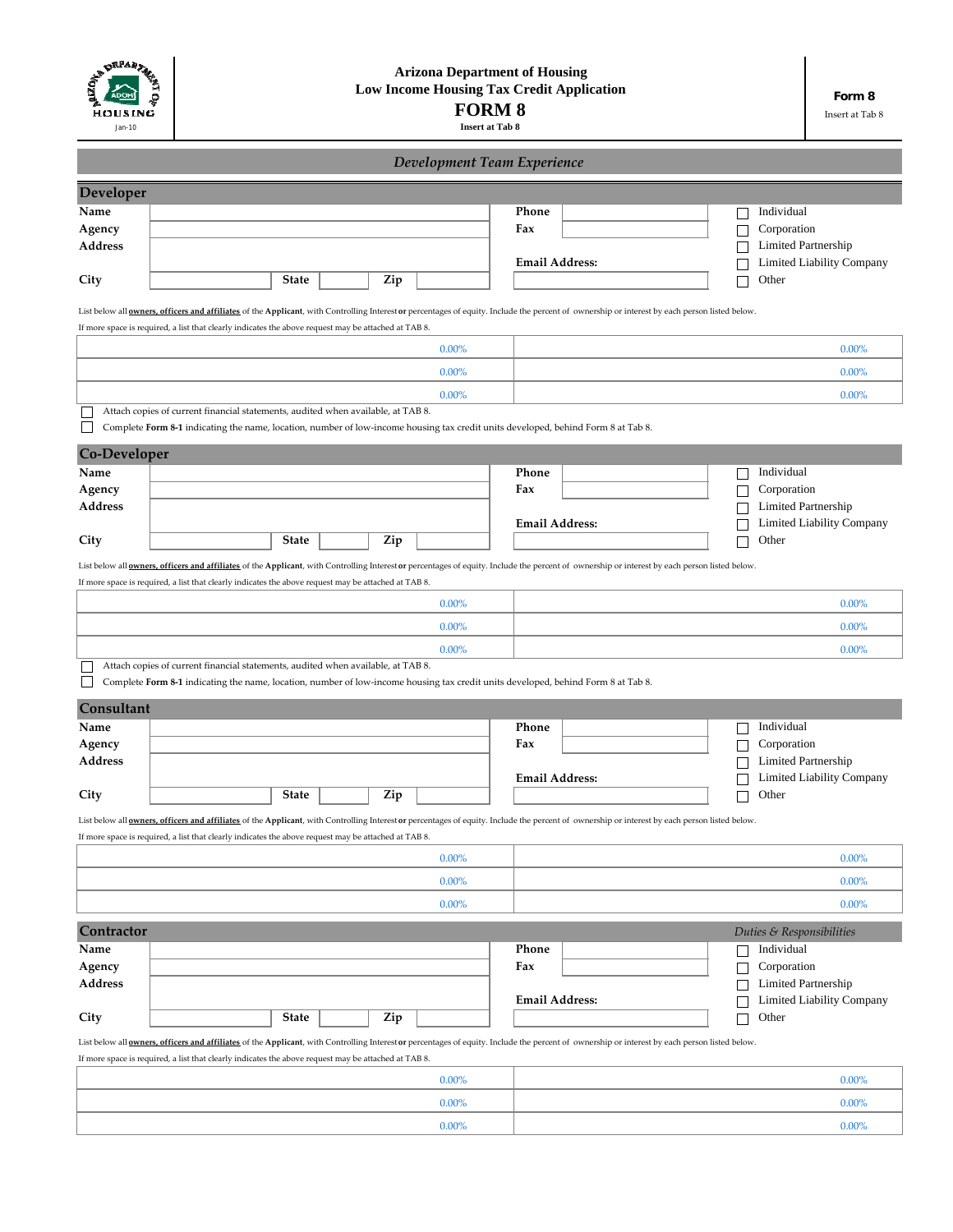| ON DRPARTY<br>HOUSING<br>Jan-10 | <b>Arizona Department of Housing</b><br><b>Low Income Housing Tax Credit Application</b><br><b>FORM 8</b><br><b>Insert at Tab 8</b>                                                                                                                                                                                                                                                                                                                   |                             |                                  |  |  |  |
|---------------------------------|-------------------------------------------------------------------------------------------------------------------------------------------------------------------------------------------------------------------------------------------------------------------------------------------------------------------------------------------------------------------------------------------------------------------------------------------------------|-----------------------------|----------------------------------|--|--|--|
|                                 |                                                                                                                                                                                                                                                                                                                                                                                                                                                       | Development Team Experience |                                  |  |  |  |
| Architect                       |                                                                                                                                                                                                                                                                                                                                                                                                                                                       |                             |                                  |  |  |  |
| Name                            |                                                                                                                                                                                                                                                                                                                                                                                                                                                       | Phone                       | Individual                       |  |  |  |
| Agency                          |                                                                                                                                                                                                                                                                                                                                                                                                                                                       | Fax                         | Corporation                      |  |  |  |
| <b>Address</b>                  |                                                                                                                                                                                                                                                                                                                                                                                                                                                       |                             | Limited Partnership              |  |  |  |
|                                 |                                                                                                                                                                                                                                                                                                                                                                                                                                                       | <b>Email Address:</b>       | Limited Liability Company        |  |  |  |
| City                            | <b>State</b><br>Zip                                                                                                                                                                                                                                                                                                                                                                                                                                   |                             | Other                            |  |  |  |
|                                 |                                                                                                                                                                                                                                                                                                                                                                                                                                                       |                             |                                  |  |  |  |
| <b>Management Company</b>       |                                                                                                                                                                                                                                                                                                                                                                                                                                                       |                             |                                  |  |  |  |
| Name                            |                                                                                                                                                                                                                                                                                                                                                                                                                                                       | Phone                       | Individual                       |  |  |  |
| Agency                          |                                                                                                                                                                                                                                                                                                                                                                                                                                                       | Fax                         | Corporation                      |  |  |  |
| <b>Address</b>                  |                                                                                                                                                                                                                                                                                                                                                                                                                                                       |                             | Limited Partnership              |  |  |  |
|                                 |                                                                                                                                                                                                                                                                                                                                                                                                                                                       | <b>Email Address:</b>       | <b>Limited Liability Company</b> |  |  |  |
| City                            | <b>State</b><br>Zip                                                                                                                                                                                                                                                                                                                                                                                                                                   |                             | Other                            |  |  |  |
|                                 | Complete Form 8-1 indicating the name, location, number of low-income housing tax credit units developed, behind Form 8 at Tab 8.<br>Behind Form 8-1, insert a resume of the Management Company which includes years of property management experience and a list of properties that it is or has managed. Include the name and location of<br>each property, the number of units, the number of LIHTC units and the type of property (Rehab or New). |                             |                                  |  |  |  |
| Accountant                      |                                                                                                                                                                                                                                                                                                                                                                                                                                                       |                             |                                  |  |  |  |
| Name                            |                                                                                                                                                                                                                                                                                                                                                                                                                                                       | Phone                       | Individual                       |  |  |  |
| Agency                          |                                                                                                                                                                                                                                                                                                                                                                                                                                                       | Fax                         | Corporation                      |  |  |  |
| <b>Address</b>                  |                                                                                                                                                                                                                                                                                                                                                                                                                                                       |                             | <b>Limited Partnership</b>       |  |  |  |
|                                 |                                                                                                                                                                                                                                                                                                                                                                                                                                                       | <b>Email Address:</b>       | Limited Liability Company        |  |  |  |
| City                            | <b>State</b><br>Zip                                                                                                                                                                                                                                                                                                                                                                                                                                   |                             | Other                            |  |  |  |
|                                 |                                                                                                                                                                                                                                                                                                                                                                                                                                                       |                             |                                  |  |  |  |
| Syndicator                      |                                                                                                                                                                                                                                                                                                                                                                                                                                                       |                             |                                  |  |  |  |
| Name                            |                                                                                                                                                                                                                                                                                                                                                                                                                                                       | Phone                       | Individual                       |  |  |  |
| Agency                          |                                                                                                                                                                                                                                                                                                                                                                                                                                                       | Fax                         | Corporation                      |  |  |  |
| <b>Address</b>                  |                                                                                                                                                                                                                                                                                                                                                                                                                                                       |                             | <b>Limited Partnership</b>       |  |  |  |
|                                 |                                                                                                                                                                                                                                                                                                                                                                                                                                                       | <b>Email Address:</b>       | Limited Liability Company        |  |  |  |
| City                            | <b>State</b><br>Zip                                                                                                                                                                                                                                                                                                                                                                                                                                   |                             | Other                            |  |  |  |

Does the ownership entity or any member of the development team have a direct or indirect financing or other interest with any of the other project team members?

No

If yes, provide a written explanation Yes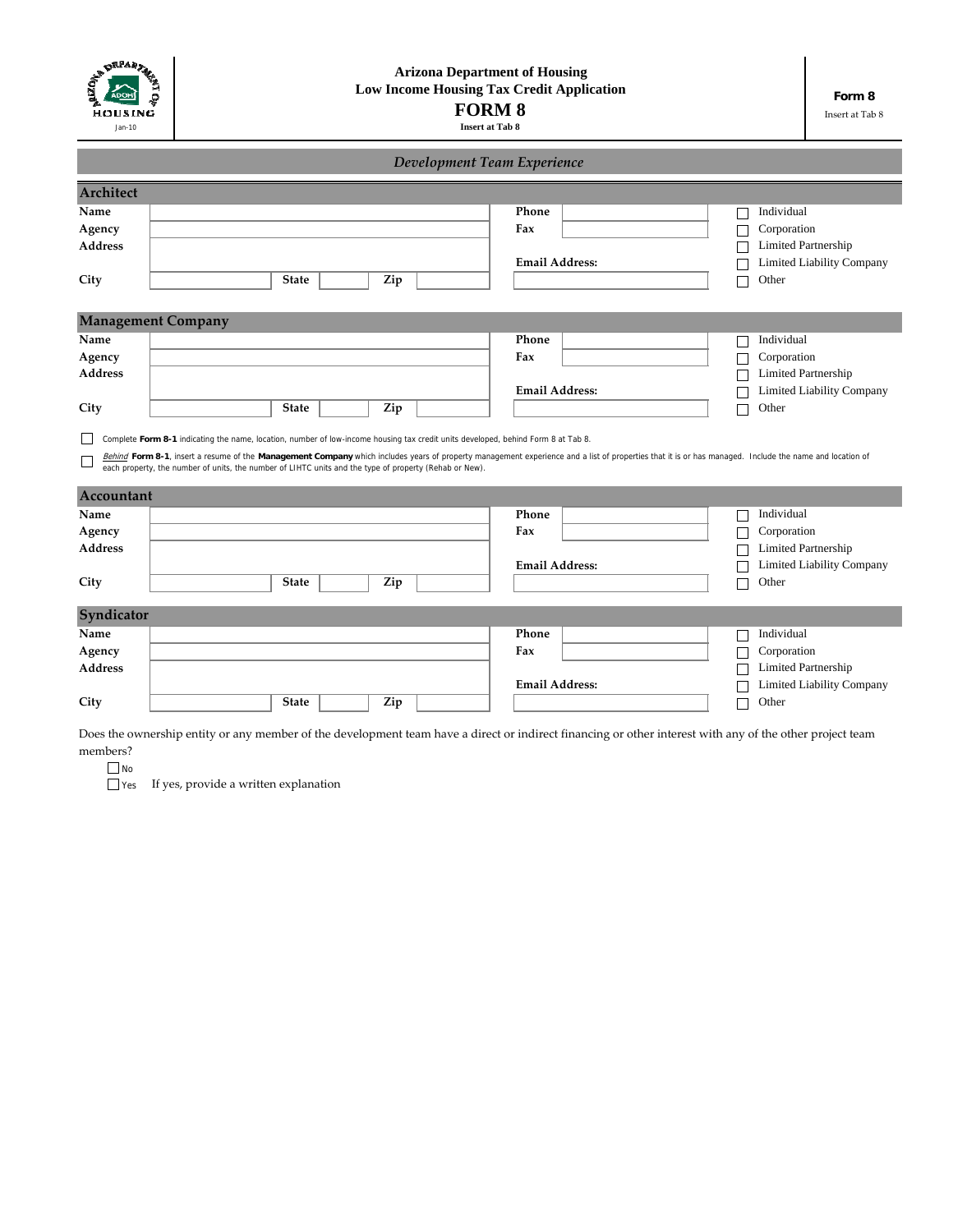

# *Developer Project Experience*

**Date:**

|  | <b>Project Name:</b> |
|--|----------------------|
|  |                      |

Developer Name

Use this page to indicate the Developer's experience with the following types of Affordable Housing Projects *(DO NOT list more than one type per FORM 8‐1):*

New Construction Rehabilitation HUD RD  $\Box$ LIHTC

|                           | Project Name | <b>State</b><br>Location | No. of<br>Affordable Units | <b>LIHTC Allocation</b><br>${\bf Date}$ | Placed in Service<br>${\rm \textbf{Date}}$ | Multi Family                | Single Family            |
|---------------------------|--------------|--------------------------|----------------------------|-----------------------------------------|--------------------------------------------|-----------------------------|--------------------------|
| $\,1\,$                   |              |                          |                            |                                         |                                            |                             | $\Box$                   |
| $\overline{2}$            |              |                          |                            |                                         |                                            | $\mathcal{L}$               | $\Box$                   |
| $\ensuremath{\mathsf{3}}$ |              |                          |                            |                                         |                                            |                             | $\Box$                   |
| $\vert 4 \vert$           |              |                          |                            |                                         |                                            |                             | □                        |
| $\vert 5 \vert$           |              |                          |                            |                                         |                                            |                             | $\overline{\phantom{a}}$ |
| $6 \mid$                  |              |                          |                            |                                         |                                            |                             | $\Box$                   |
| $\overline{z}$            |              |                          |                            |                                         |                                            |                             | $\Box$                   |
| $\,$ 8 $\,$               |              |                          |                            |                                         |                                            | L.                          | $\Box$                   |
| $\vert 9 \vert$           |              |                          |                            |                                         |                                            | L.                          | $\Box$                   |
| 10 <sup>1</sup>           |              |                          |                            |                                         |                                            | $\mathbf{r}$                | $\Box$                   |
| 11                        |              |                          |                            |                                         |                                            |                             | $\Box$                   |
| 12                        |              |                          |                            |                                         |                                            |                             | $\mathbf{L}$             |
| 13                        |              |                          |                            |                                         |                                            | L.                          | $\Box$                   |
| 14                        |              |                          |                            |                                         |                                            | L.                          | $\Box$                   |
| 15 <sup>5</sup>           |              |                          |                            |                                         |                                            | L                           | $\Box$                   |
| 16                        |              |                          |                            |                                         |                                            |                             | ×                        |
| 17                        |              |                          |                            |                                         |                                            |                             | $\Box$                   |
| 18                        |              |                          |                            |                                         |                                            | L.                          | $\Box$                   |
| 19                        |              |                          |                            |                                         |                                            | L.                          | $\Box$                   |
| 20                        |              |                          |                            |                                         |                                            | L.                          | $\Box$                   |
| 21                        |              |                          |                            |                                         |                                            | $\overline{\phantom{a}}$    | $\Box$                   |
| 22                        |              |                          |                            |                                         |                                            | $\mathbb{R}^2$              | $\Box$                   |
| 23                        |              |                          |                            |                                         |                                            |                             | $\Box$                   |
| 24                        |              |                          |                            |                                         |                                            | $\mathcal{L}_{\mathcal{A}}$ | $\Box$                   |
| 25                        |              |                          |                            |                                         |                                            | $\Box$                      | $\Box$                   |

Check this box if multiple sheets are attached.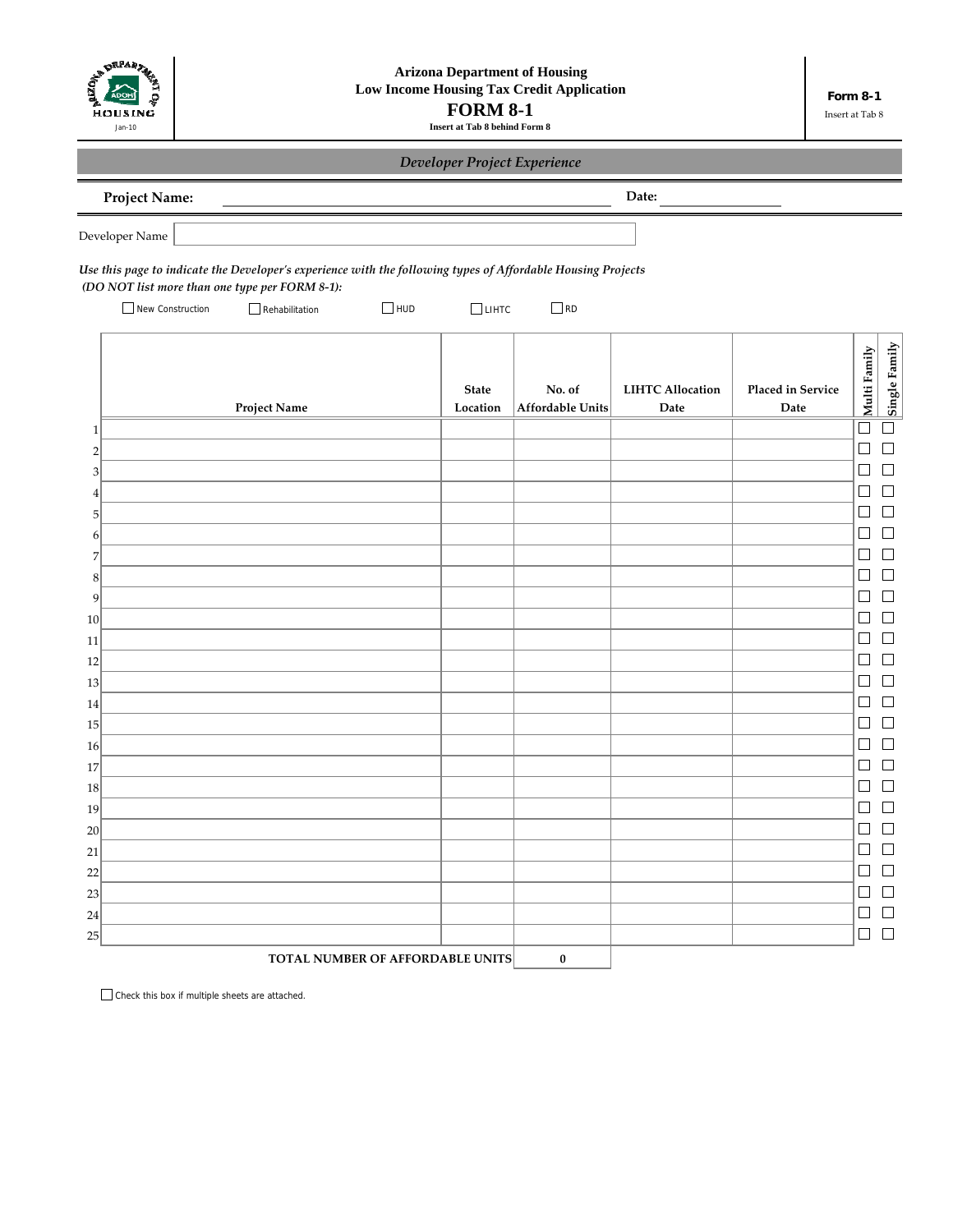

# *Authorization for Release of Information*

# **Project Name:**

**Date:**

Please duplicate this form and submit one for each state in which any developer listed in this tax credit application has an ownership interest in a tax credit assisted project, and one for the management company that is listed in this tax credit application that has management experience of a tax credit assisted development. Forms should also be filled out for project owners or management companies who have done business under a different name or names.

| Project Ownership Entity:             |  |
|---------------------------------------|--|
|                                       |  |
| Project Management Company:           |  |
|                                       |  |
| <b>LIHTC Compliance Administrator</b> |  |
| Housing Credit Agency:                |  |
| Street Address:                       |  |
| City, State, ZIP:                     |  |

We hereby request and authorize you to release to the Arizona Department of Housing (the "ADOH") any information regarding the Project Ownership Entity or Project Management Company listed above, as it relates to the curing of or failure to cure any project non-compliance, and an formal/informal action by your agency as it relates to the aforementioned entities participation in the Low Income Housing Tax Credit Program. Other data that would be relevant to ADOH in its assessment of their development experience and compliance record would be appreciated.

|                                      | Bv:                           |
|--------------------------------------|-------------------------------|
| Type or Print Name of Entity/Company | Signature                     |
|                                      |                               |
|                                      | Type or Print Name of Signer  |
|                                      | Its:                          |
|                                      | Type or Print Title of Signer |
|                                      |                               |

Identify below the name(s) of the project(s) you have an ownership interest in and/or manage in the above identified state:

| 1<br><u> 1989 - Johann Barbara, martxa alemaniar a</u>                                                                                 |                                                                                                                                                                                                                                                                                                                                                                                                                                      |
|----------------------------------------------------------------------------------------------------------------------------------------|--------------------------------------------------------------------------------------------------------------------------------------------------------------------------------------------------------------------------------------------------------------------------------------------------------------------------------------------------------------------------------------------------------------------------------------|
| $\overline{2}$<br><u> 1989 - Johann Stein, marwolaethau a bhann an t-Amhain an t-Amhain an t-Amhain an t-Amhain an t-Amhain an t-A</u> | $\frac{12}{\sqrt{110}}$                                                                                                                                                                                                                                                                                                                                                                                                              |
| 3 <sup>7</sup>                                                                                                                         | $\frac{13}{\sqrt{11}}$                                                                                                                                                                                                                                                                                                                                                                                                               |
| $\overline{4}$                                                                                                                         | $\frac{14}{\sqrt{25}}$                                                                                                                                                                                                                                                                                                                                                                                                               |
| 5 <sup>5</sup>                                                                                                                         |                                                                                                                                                                                                                                                                                                                                                                                                                                      |
| 6<br><u> 1989 - Johann Barbara, martin amerikan basal dan berasal dan berasal dalam basal dalam basal dalam basal dala</u>             | $\begin{tabular}{ c c c c } \hline & \multicolumn{3}{ c }{\textbf{16}} & \multicolumn{3}{ c }{\textbf{16}}\\ \hline \multicolumn{3}{ c }{\textbf{16}} & \multicolumn{3}{ c }{\textbf{16}} & \multicolumn{3}{ c }{\textbf{16}}\\ \hline \multicolumn{3}{ c }{\textbf{16}} & \multicolumn{3}{ c }{\textbf{16}} & \multicolumn{3}{ c }{\textbf{16}} & \multicolumn{3}{ c }{\textbf{16}}\\ \hline \multicolumn{3}{ c }{\textbf{16}} & \$ |
| $7^{\circ}$                                                                                                                            | $\begin{picture}(150,10) \put(0,0){\line(1,0){10}} \put(15,0){\line(1,0){10}} \put(15,0){\line(1,0){10}} \put(15,0){\line(1,0){10}} \put(15,0){\line(1,0){10}} \put(15,0){\line(1,0){10}} \put(15,0){\line(1,0){10}} \put(15,0){\line(1,0){10}} \put(15,0){\line(1,0){10}} \put(15,0){\line(1,0){10}} \put(15,0){\line(1,0){10}} \put(15,0){\line($                                                                                  |
| 8                                                                                                                                      |                                                                                                                                                                                                                                                                                                                                                                                                                                      |
| 9                                                                                                                                      |                                                                                                                                                                                                                                                                                                                                                                                                                                      |
| 10                                                                                                                                     | 20                                                                                                                                                                                                                                                                                                                                                                                                                                   |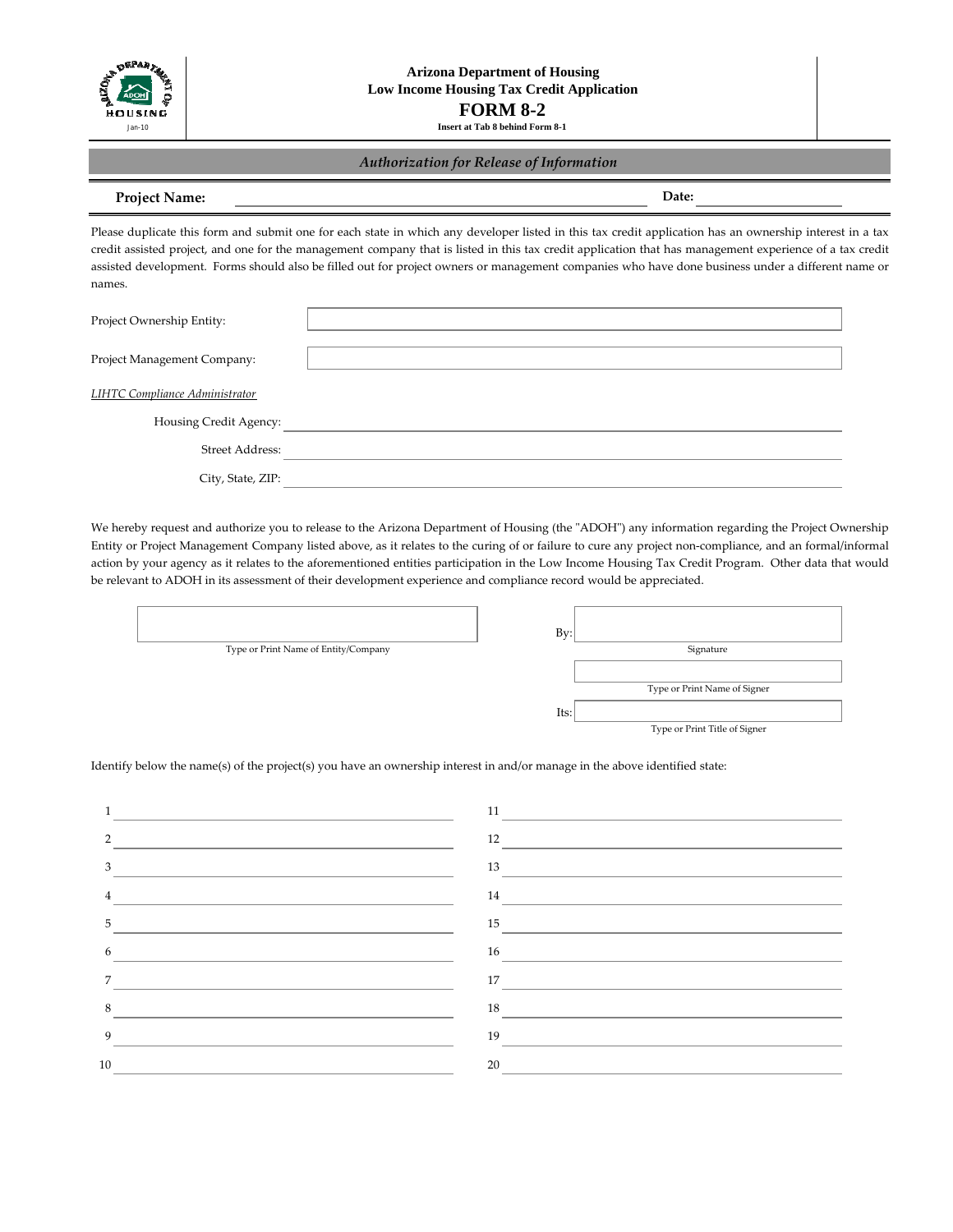| $R_{\mathcal{F}_{\mathcal{A}}}$<br>HOUSING |
|--------------------------------------------|
| Jan-10                                     |

| <b>Project Zoning Certification</b>          |                                                                                                                                                                                        |  |  |                                                                              |                      |         |               |
|----------------------------------------------|----------------------------------------------------------------------------------------------------------------------------------------------------------------------------------------|--|--|------------------------------------------------------------------------------|----------------------|---------|---------------|
| Project Name:                                |                                                                                                                                                                                        |  |  |                                                                              |                      | Date:   |               |
| Project Address:                             |                                                                                                                                                                                        |  |  |                                                                              |                      |         |               |
| <b>Applicant Name:</b>                       |                                                                                                                                                                                        |  |  |                                                                              |                      |         | ("Applicant") |
| <b>Governmental Unit:</b>                    |                                                                                                                                                                                        |  |  |                                                                              |                      |         |               |
| The undersigned certifies that:<br>1)        | The understigned is authorized by the Governmental Unit to make representations as to the status of zoning for the property subject<br>to the Governmental Unit's zoning jurisdiction. |  |  |                                                                              |                      |         |               |
| 2)                                           | The project is within the Governmental Unit's zoning jurisdiction.                                                                                                                     |  |  |                                                                              |                      |         |               |
| The current zoning status is:<br>3)<br>zoned | The land upon which the above-named Applicant intends to construct the project is, as of the date of this certification,                                                               |  |  | , which is a zoning classification that permits construction of the Project. |                      |         |               |
|                                              | The zoning has been conditionally approved and attached is documentation of the specific conditions which must be                                                                      |  |  |                                                                              |                      |         |               |
|                                              | satisfied by $\Box$ the current land owner $\sim$ or $\sim$ $\Box$ the applicant                                                                                                       |  |  |                                                                              |                      |         |               |
|                                              | The conditional approval will expire on:                                                                                                                                               |  |  |                                                                              |                      | (date). |               |
|                                              |                                                                                                                                                                                        |  |  |                                                                              |                      |         |               |
|                                              | Signature of Official                                                                                                                                                                  |  |  |                                                                              | Date:                |         |               |
|                                              |                                                                                                                                                                                        |  |  |                                                                              |                      |         |               |
|                                              |                                                                                                                                                                                        |  |  |                                                                              |                      |         |               |
|                                              | Please enter below the name of the signing official, his/her title, address, telephone number and email address:                                                                       |  |  |                                                                              |                      |         |               |
|                                              |                                                                                                                                                                                        |  |  |                                                                              | Phone<br>Fax         |         |               |
| Name<br>Title<br>Address                     |                                                                                                                                                                                        |  |  |                                                                              | <b>Email Address</b> |         |               |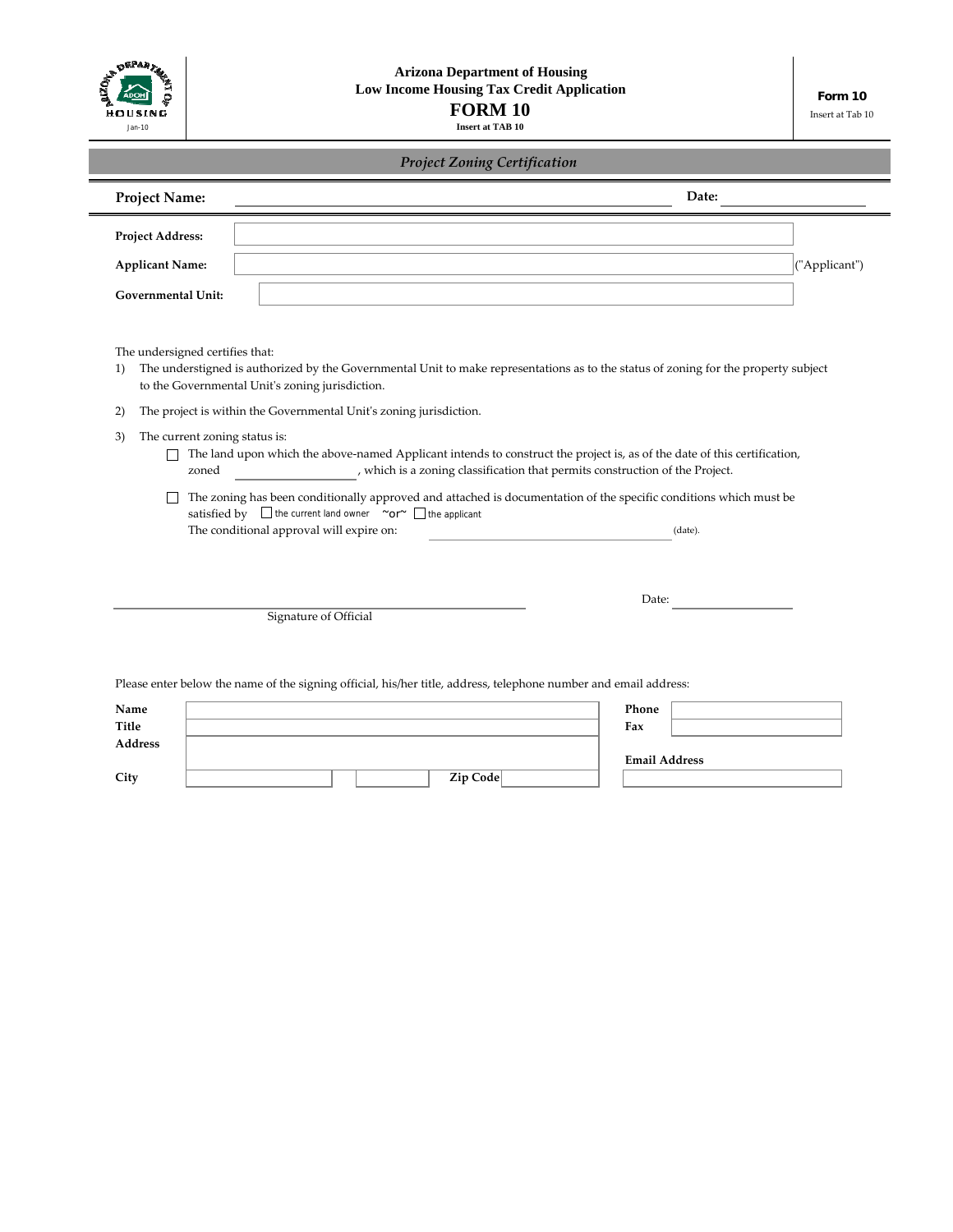

| Commitment to Set-Aside Units for Special Needs Population(s) |  |
|---------------------------------------------------------------|--|
|---------------------------------------------------------------|--|

| <b>Project Name:</b>                                                                                                                                                                                                                              | Date:                                                                                                           |  |  |  |
|---------------------------------------------------------------------------------------------------------------------------------------------------------------------------------------------------------------------------------------------------|-----------------------------------------------------------------------------------------------------------------|--|--|--|
| <b>Applicant Name:</b>                                                                                                                                                                                                                            | ("Applicant")                                                                                                   |  |  |  |
| Developer/Owner:                                                                                                                                                                                                                                  | ("Owner")                                                                                                       |  |  |  |
| total rentable residential units in the project <b>exclusively</b> to members of<br>The Applicants commits to set-aside 5%, or<br>the following Special Needs Population(s) as that term is defined in the Qualified Allocation Plan (Section 9): |                                                                                                                 |  |  |  |
|                                                                                                                                                                                                                                                   | Check the box for the population to be served and list the number of units to be set-aside for that population: |  |  |  |
| Homeless Individuals or Families                                                                                                                                                                                                                  | Victims of AIDS/HIV                                                                                             |  |  |  |
| Seriously Mentally Ill                                                                                                                                                                                                                            | Victims of Domestic Violence                                                                                    |  |  |  |
| Seriously Emotionally Disturbed                                                                                                                                                                                                                   | Victims of Chronic Substance Abuse                                                                              |  |  |  |
| Developmentally Disabled                                                                                                                                                                                                                          | Physically Disabled                                                                                             |  |  |  |

The Applicant further promises to set-aside such units for the entire Extended Use Period (as that term is defined in the Internal Revenue Code Section 42(h)(6)(D)) for the project.

The Applicant represents that, if setting aside units for any of the Special Needs categories described in Section 9, the Applicant has included with its low-income housing tax credit application, a completed Form 14 for each entity that has agreed with the Applicant to provide services to the particular specials needs group. The Applicant must include at least one Form 14 for each Special Needs category for which it will be setting aside units.

The Applicant acknowledges that its failure to include in its low-income housing tax-credit application any additional documents or supporting documentation required may result in the Applicant being ineligable to receive points for the special needs set-aside.

| Type or Print Name of Applicant                 | Type or Print Name of Co-Applicant           |
|-------------------------------------------------|----------------------------------------------|
| $Bv$ :<br>Type or Print Name of General Partner | By:<br>Type or Print Name of General Partner |
| By:                                             | By:                                          |
| Signature of General Partner or Officer         | Signature of General Partner or Officer      |
| if General Partner is a Corporation             | if General Partner is a Corporation          |
|                                                 |                                              |
| Type or Print Name of Signer                    | Type or Print Name of Signer                 |
| Its:                                            | Its:                                         |
| Type or Print Title of Signer                   | Type or Print Title of Signer                |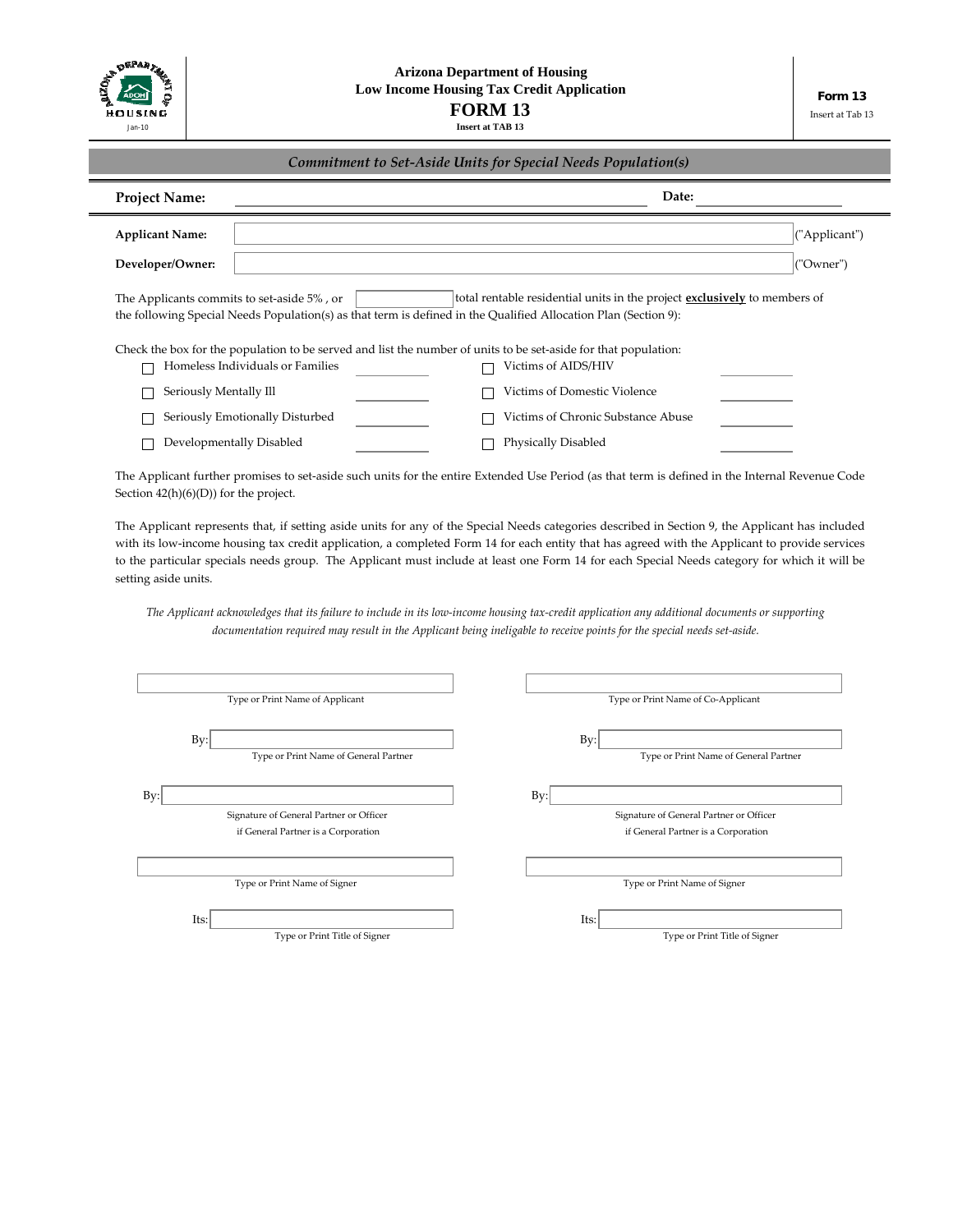| OEPART<br>HOUSING<br>Jan-10                                           |                                                                                                 | <b>Arizona Department of Housing</b><br>Low Income Housing Tax Credit Application<br><b>FORM 14</b><br><b>Insert at TAB 14</b> |                                                                                                                 | Form 14<br>Insert at Tab 14 |
|-----------------------------------------------------------------------|-------------------------------------------------------------------------------------------------|--------------------------------------------------------------------------------------------------------------------------------|-----------------------------------------------------------------------------------------------------------------|-----------------------------|
| <b>Commitment of Service Provider</b>                                 |                                                                                                 |                                                                                                                                |                                                                                                                 |                             |
| <b>Project Name:</b>                                                  |                                                                                                 |                                                                                                                                | Date:                                                                                                           |                             |
| <b>Applicant Name:</b>                                                |                                                                                                 |                                                                                                                                |                                                                                                                 | ("Applicant")               |
| <b>Service Provider</b>                                               |                                                                                                 |                                                                                                                                |                                                                                                                 | ("Service Provider")        |
| to the following special needs populations:<br>Seriously Mentally Ill | Homeless Individuals or Families<br>Seriously Emotionally Disturbed<br>Developmentally Disabled | Victims of AIDS/HIV<br>Victims of Domestic Violence<br>Victims of Chronic Substance Abuse<br>Physically Disabled               | Elderly: 80% of the project is<br>55 yrs or older<br>Senior: 100% of the project is<br>62 years of age or older |                             |
|                                                                       |                                                                                                 | Provide a narrative description of the services to be provided to the above selected population(s):                            |                                                                                                                 |                             |
|                                                                       |                                                                                                 |                                                                                                                                |                                                                                                                 |                             |
|                                                                       |                                                                                                 |                                                                                                                                |                                                                                                                 |                             |
|                                                                       |                                                                                                 |                                                                                                                                |                                                                                                                 |                             |
|                                                                       |                                                                                                 |                                                                                                                                |                                                                                                                 |                             |

Describe any fees that will be charged for providing such services:

The Service Provider further represents that, as of the date indicated below, the Service Provider is qualified to carry out the plan described above, based on its experience in providing such services. The Service Provider also represents that, as of the date indicated below, the Service Provider is financially capable of providing the above described services to those tenants.

Type or Print Name of Compay

| Bv:  |                               |
|------|-------------------------------|
|      | Signature                     |
|      |                               |
|      | Type or Print Name of Signer  |
| Its: |                               |
|      | Type or Print Title of Signer |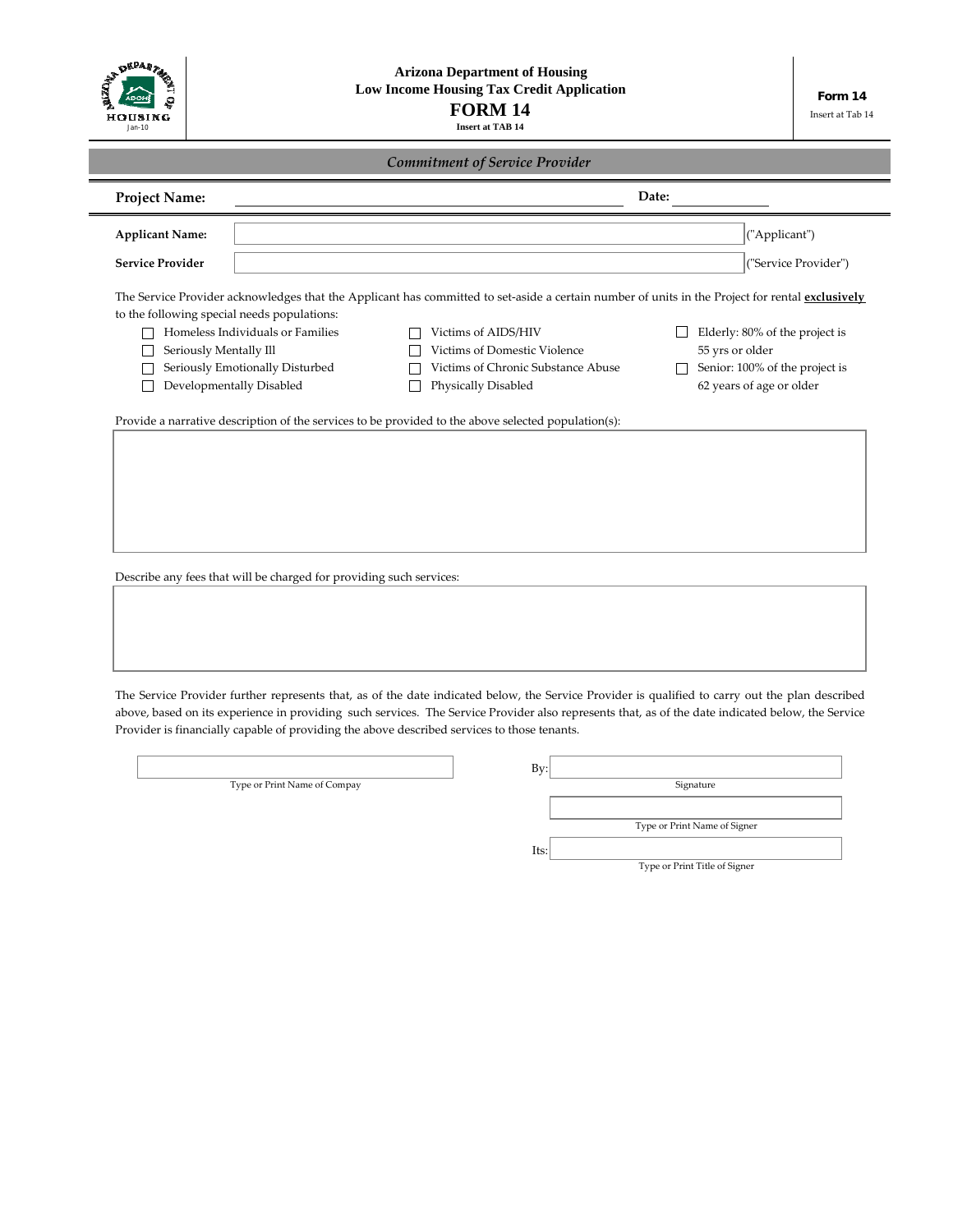

 $=$ 

| Commitment to Set-Aside Units for the Senior Population |  |
|---------------------------------------------------------|--|
|                                                         |  |

| <b>Project Name:</b>                   |                                                                                                         | Date:                                                                                                                                           |
|----------------------------------------|---------------------------------------------------------------------------------------------------------|-------------------------------------------------------------------------------------------------------------------------------------------------|
| <b>Applicant Name:</b>                 |                                                                                                         |                                                                                                                                                 |
| Developer/Owner:                       |                                                                                                         |                                                                                                                                                 |
| The Applicant commits to set-aside     |                                                                                                         | units in the project, which represents                                                                                                          |
|                                        | residential units <b>exclusively</b> to members of the following population:                            |                                                                                                                                                 |
|                                        | 55 years or older.                                                                                      | 80% or more of the Project will serve Elderly individuals where the household contains one individual who is                                    |
|                                        | 62 years or older or is handicapped.                                                                    | 100% of the units in the Project will serve Senior Individuals where the household contains one individual who is                               |
| Section $42(h)(6)(D)$ for the project. |                                                                                                         | The Applicant further promises to set-aside such units for the entire Extended Use Period (as that term is defined in the Internal Revenue Code |
|                                        |                                                                                                         |                                                                                                                                                 |
|                                        | documentation, may result in the Applicant being ineligable to receive points for the senior set-aside. | The Applicant acknowledges that its failure to include in its low-income housing tax-credit application any additional documents or supporting  |
|                                        |                                                                                                         |                                                                                                                                                 |
|                                        | Type or Print Name of Applicant                                                                         | Type or Print Name of Co-Applicant                                                                                                              |
|                                        |                                                                                                         |                                                                                                                                                 |
| By:                                    | Type or Print Name of General Partner                                                                   | By:<br>Type or Print Name of General Partner                                                                                                    |
|                                        |                                                                                                         |                                                                                                                                                 |
| By:                                    | Signature of General Partner or Officer                                                                 | By:<br>Signature of General Partner or Officer                                                                                                  |
|                                        | if General Partner is a Corporation                                                                     | if General Partner is a Corporation                                                                                                             |
|                                        |                                                                                                         |                                                                                                                                                 |
|                                        | Type or Print Name of Signer                                                                            | Type or Print Name of Signer                                                                                                                    |
| Its:                                   |                                                                                                         | Its:                                                                                                                                            |
|                                        | Type or Print Title of Signer                                                                           | Type or Print Title of Signer                                                                                                                   |
|                                        |                                                                                                         |                                                                                                                                                 |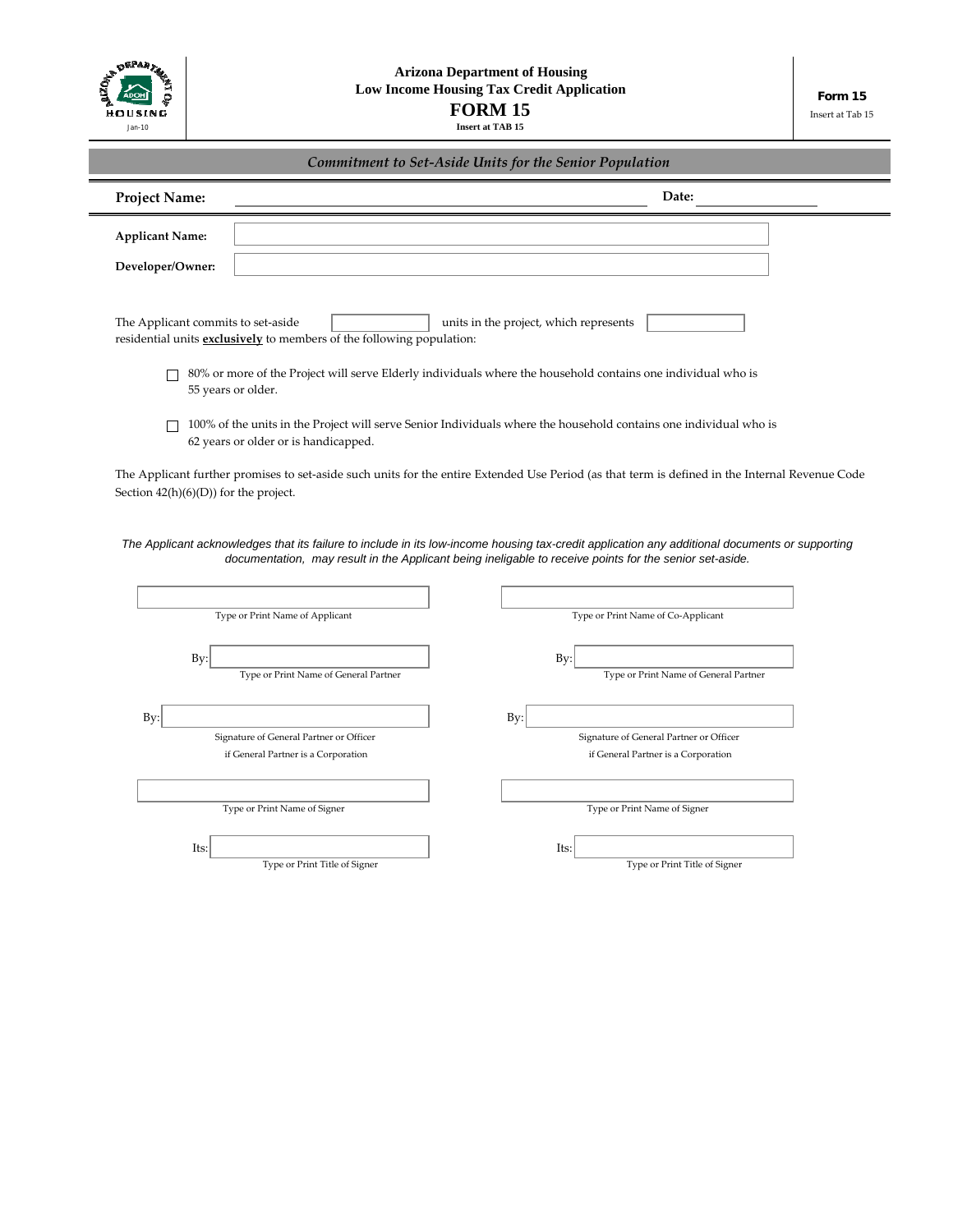| ۹Ę,<br>HOUSING |
|----------------|
| Jan-10         |

Insert at Tab 16

| <b>Project Name:</b>               |                                                                                                              | Date:                                                                                                                                           |                                     |
|------------------------------------|--------------------------------------------------------------------------------------------------------------|-------------------------------------------------------------------------------------------------------------------------------------------------|-------------------------------------|
| <b>Applicant Name:</b>             |                                                                                                              |                                                                                                                                                 | ("Applicant")                       |
| Developer/Owner:                   |                                                                                                              |                                                                                                                                                 | ("Developer")                       |
| The Applicant pledges to set-aside | ), for rental <b>exclusively</b> for tenants of the following low-income population(s).                      | units in the Project, which represents                                                                                                          | % of the total units in the project |
|                                    | See QAP Section 2.9(D)(7) for additional information and the amount of points available for this election.   |                                                                                                                                                 |                                     |
|                                    | Indicate in the spaces provided below, the <b>number of units</b> to be set-aside for each low-income group, |                                                                                                                                                 |                                     |
| No. of Units                       | % of LI Units                                                                                                |                                                                                                                                                 |                                     |
|                                    |                                                                                                              |                                                                                                                                                 |                                     |
|                                    |                                                                                                              | Persons with income at or below 50% of the Adjusted Gross Median Income<br>(AMGI), after the adjustment for size of family.                     |                                     |
|                                    |                                                                                                              | Persons with income at or below 40% of the Adjusted Gross Median Income                                                                         |                                     |
|                                    |                                                                                                              | (AMGI), after the adjustment for family size.                                                                                                   |                                     |
|                                    |                                                                                                              |                                                                                                                                                 |                                     |
|                                    |                                                                                                              | The Applicant further pledges to set-aside such units for the entire extended use period (as that term is defined in the Internal Revenue Code  |                                     |
|                                    |                                                                                                              | section 42 (h)(6)(D)) for the Project, or until sold to a qualified lease-holding tenant under conditions approved by the Arizona Department of |                                     |
|                                    |                                                                                                              |                                                                                                                                                 |                                     |
| Housing.                           |                                                                                                              |                                                                                                                                                 |                                     |

 $\mathbf{B} \mathbf{y}$ :  $\mathbf{B} \mathbf{y}$ :  $\qquad \qquad \mathbf{B} \mathbf{y}$ : Its: Its: if General Partner is a Corporation Type or Print Name of General Partner Signature of General Partner or Officer Type or Print Name of Signer if General Partner is a Corporation Signature of General Partner or Officer Type or Print Name of General Partner Type or Print Name of Signer

Type or Print Title of Signer

Type or Print Title of Signer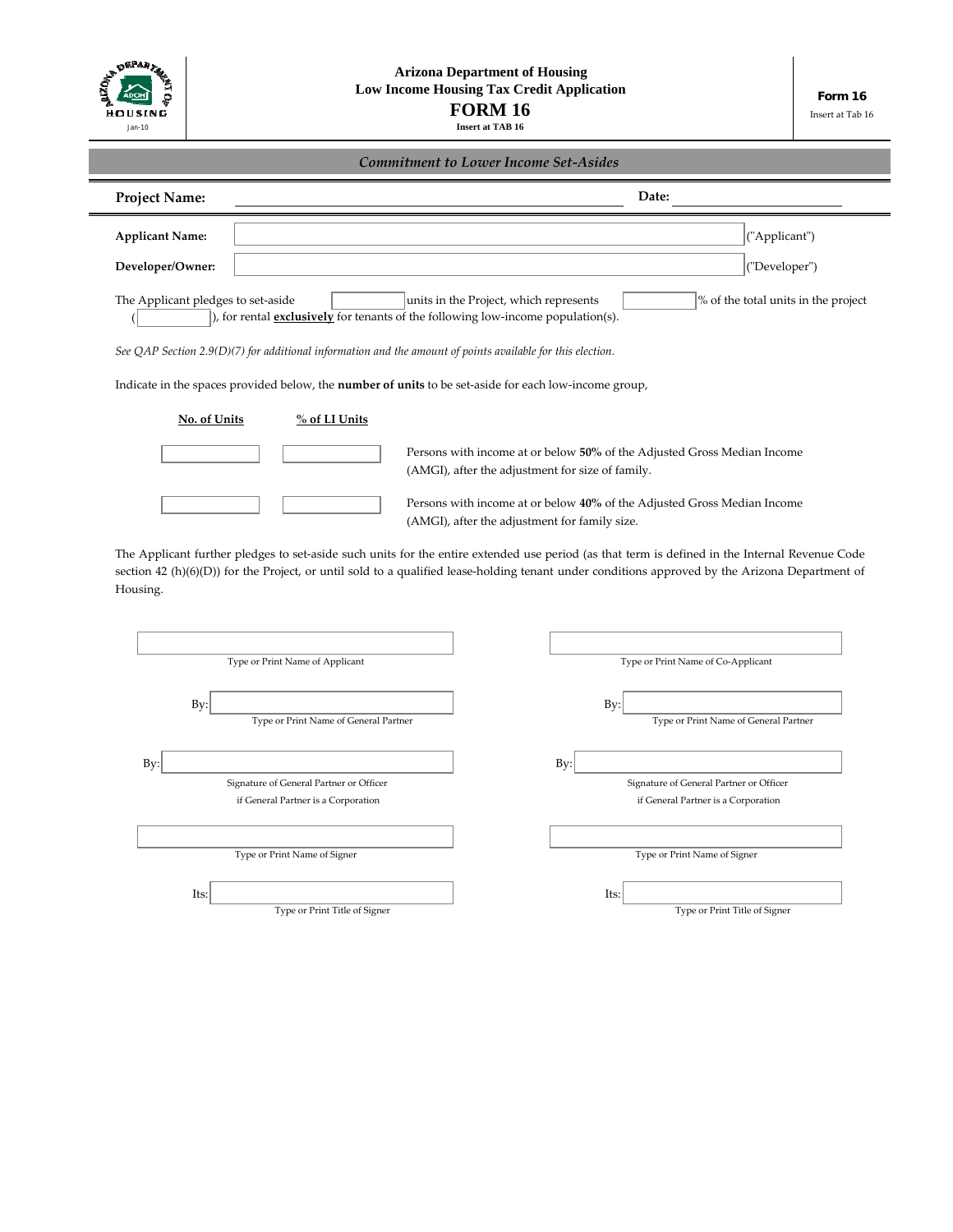

| Priority Location Certification - Redevelopment Area |      |       |          |       |               |  |
|------------------------------------------------------|------|-------|----------|-------|---------------|--|
| <b>Project Name:</b>                                 |      |       |          | Date: |               |  |
| <b>Applicant Name:</b>                               |      |       |          |       | ("Applicant") |  |
| Developer/Owner:                                     |      |       |          |       | ("Developer") |  |
| <b>Site Address:</b>                                 | City | State | Zip Code |       |               |  |

The undersigned certifies that the proposed project is located within a geographic area or on a parcel of property for which a specific housing or economic development objective has been established by the local, federal or state government. The proposed project is within:

- A Federal Empowerment Zone or Enterprise Community
- An established HUD Neighborhood Revitalization Strategy Area
- Established Colonia as designated by the United States Department of Agriculture or HUD
- A geographic area or parcel of property that is established by the local government as part of a comprehensive affordable housing plan.
- Revitalization area designated by the Local Government

Include at Tab 23 of the Application: (i) Local Government ordinance or resolution, correspondence, planning document excerpts; (ii) a map showing boundaries of the housing priority area or designated redevelopment area and the location of the Project within that area. The map must clearly show the names of the rads, streets or other boundaries of the housing priority area or designated redevelopment area and also clearly reflect the location of the Project on such roads or streets.

Signature of Official

Date:

Please enter below the name of the signing official, his/her title, address, telephone number and email address:

| Name    |                   | Phone                |
|---------|-------------------|----------------------|
| Title   |                   | Fax                  |
| Address |                   |                      |
|         |                   | <b>Email Address</b> |
| City    | Zip Code<br>State |                      |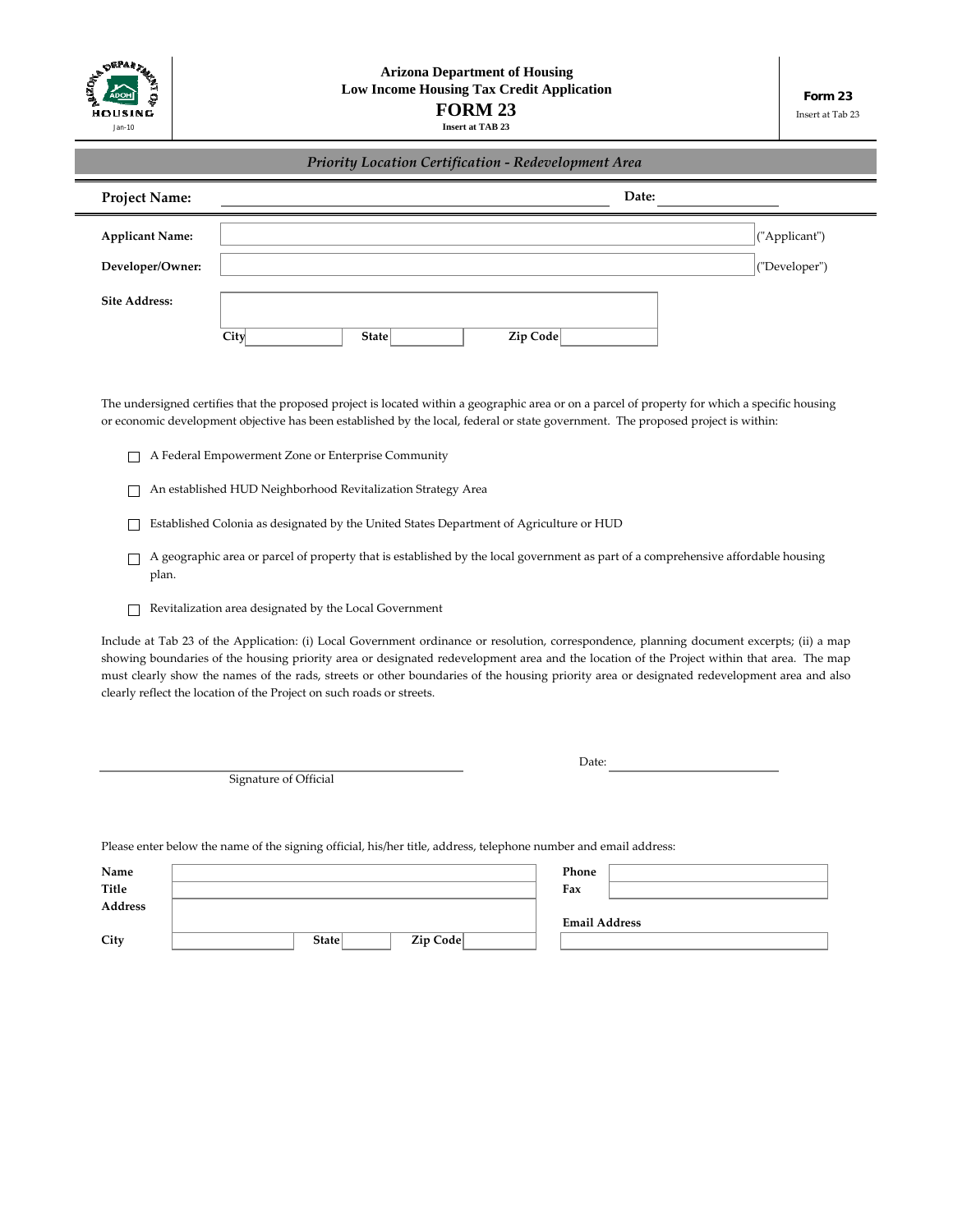

# *Year 2010 Qualified Census Tracts & Difficult Development Areas*

The following locations are considered "Metropolitan Difficult Development Areas" in Arizona (subject to annual revision by the ADOH as updated by the Department of Housing and Urban Development).

# **Metropolitan Difficult Development Areas:**

| Flagstaff, AZ MSA                                    |                | Coconino County                     | Yuma, AZ MSA      |         |               |         |         |
|------------------------------------------------------|----------------|-------------------------------------|-------------------|---------|---------------|---------|---------|
| Prescott, AZ MSA<br>Yavapai County                   |                | Yuma County                         |                   |         |               |         |         |
| <b>Metropolitan Qualified Census Tracts:</b>         |                |                                     |                   |         |               |         |         |
| <b>Coconino County:</b>                              | 8.00           | 10.00                               | 18.00             | 9411.00 | 9445.00       | 9446.00 |         |
| <b>Mohave County:</b>                                | 9404.00        | 9501.00                             |                   |         |               |         |         |
| <b>Maricopa County:</b>                              |                | Phoenix - Mesa - Scottsdale, AZ MSA |                   |         |               |         |         |
| 202.02                                               | 506.03         | 608.00                              | 614.00            | 716.00  | 822.02        | 926.00  | 927.04  |
| 927.05                                               | 927.11         | 928.00                              | 929.00            | 931.04  | 1033.04       | 1033.05 | 1033.06 |
| 1045.01                                              | 1046.00        | 1071.02                             | 1072.01           | 1086.01 | 1090.00       | 1091.00 | 1092.00 |
| 1096.04                                              | 1098.01        | 1101.00                             | 1102.00           | 1103.00 | 1107.01       | 1112.02 | 1112.03 |
| 1114.01                                              | 1115.01        | 1116.02                             | 1121.00           | 1122.01 | 1122.02       | 1123.01 | 1123.02 |
| 1125.02                                              | 1125.07        | 1126.01                             | 1126.02           | 1127.00 | 1128.00       | 1129.00 | 1131.00 |
| 1132.01                                              | 1132.02        | 1132.03                             | 1133.00           | 1134.00 | 1135.00       | 1136.01 | 1136.02 |
| 1137.00                                              | 1138.00        | 1139.00                             | 1140.00           | 1141.00 | 1142.00       | 1143.00 | 1143.02 |
| 1144.01                                              | 1144.02        | 1145.00                             | 1146.00           | 1147.01 | 1147.02       | 1147.03 | 1148.00 |
| 1149.00                                              | 1151.00        | 1152.00                             | 1153.00           | 1154.00 | 1155.00       | 1156.00 | 1158.01 |
| 1158.02                                              | 1159.00        | 1160.00                             | 1161.00           | 1162.03 | 1166.02       | 3187.00 | 3191.01 |
| 3191.02                                              | 3192.00        | 3200.02                             | 4213.02           | 4214.00 | 4216.00       | 4220.01 | 9407.00 |
| 9410.00                                              | 9411.00        |                                     |                   |         |               |         |         |
| Pima County:                                         | 1.00           | 3.00                                | 4.00              | 5.00    | 9.00          | 10.00   | 13.01   |
|                                                      | 13.02          | 14.00                               | 15.00             | 21.00   | 22.00         | 23.00   | 24.00   |
|                                                      | 25.03          | 26.01                               | 27.01             | 28.01   | 28.02         | 31.01   | 37.01   |
|                                                      | 37.02          | 38.01                               | 38.02             | 39.02   | 41.04         | 41.11   | 43.20   |
|                                                      | 45.09          | 54.00                               | 9406.00           | 9407.00 | 9408.00       |         |         |
| <b>Pinal County:</b>                                 | 4.00           | 10.00                               | 12.00             | 15.00   | 19.00         | 20.00   | 9406.00 |
|                                                      | 9410.00        | 9411.00                             | 9412.00           |         |               |         |         |
| Yuma County:                                         | 1.00           | 3.02                                | 4.01              | 106.00  | 114.01        | 115.01  | 116.00  |
| <b>Non-Metropolitan Difficult Development Areas:</b> |                |                                     |                   |         |               |         |         |
| <b>Apache County</b>                                 | Cochise County |                                     | Gila County       |         | Graham County |         |         |
| La Paz County                                        | Navajo County  |                                     | Santa Cruz County |         |               |         |         |
| <b>Non-Metropolitan Qualified Census Tracts</b>      |                |                                     |                   |         |               |         |         |
| <b>Apache County:</b>                                | 9401.00        | 9426.00                             | 9427.00           | 9441.00 | 9442.00       | 9443.00 |         |
| <b>Cochise County:</b>                               | 9.00           |                                     |                   |         |               |         |         |
| Gila County:                                         | 9402.00        | 9404.00                             |                   |         |               |         |         |
| <b>Graham County:</b>                                | 9405.00        |                                     |                   |         |               |         |         |
| Navajo County:                                       | 9401.00        | 9403.00                             | 9410.00           | 9411.00 | 9424.00       | 9444.00 | 9445.00 |
|                                                      | 9447.00        |                                     |                   |         |               |         |         |
| Santa Cruz County:                                   | 9964.02        |                                     |                   |         |               |         |         |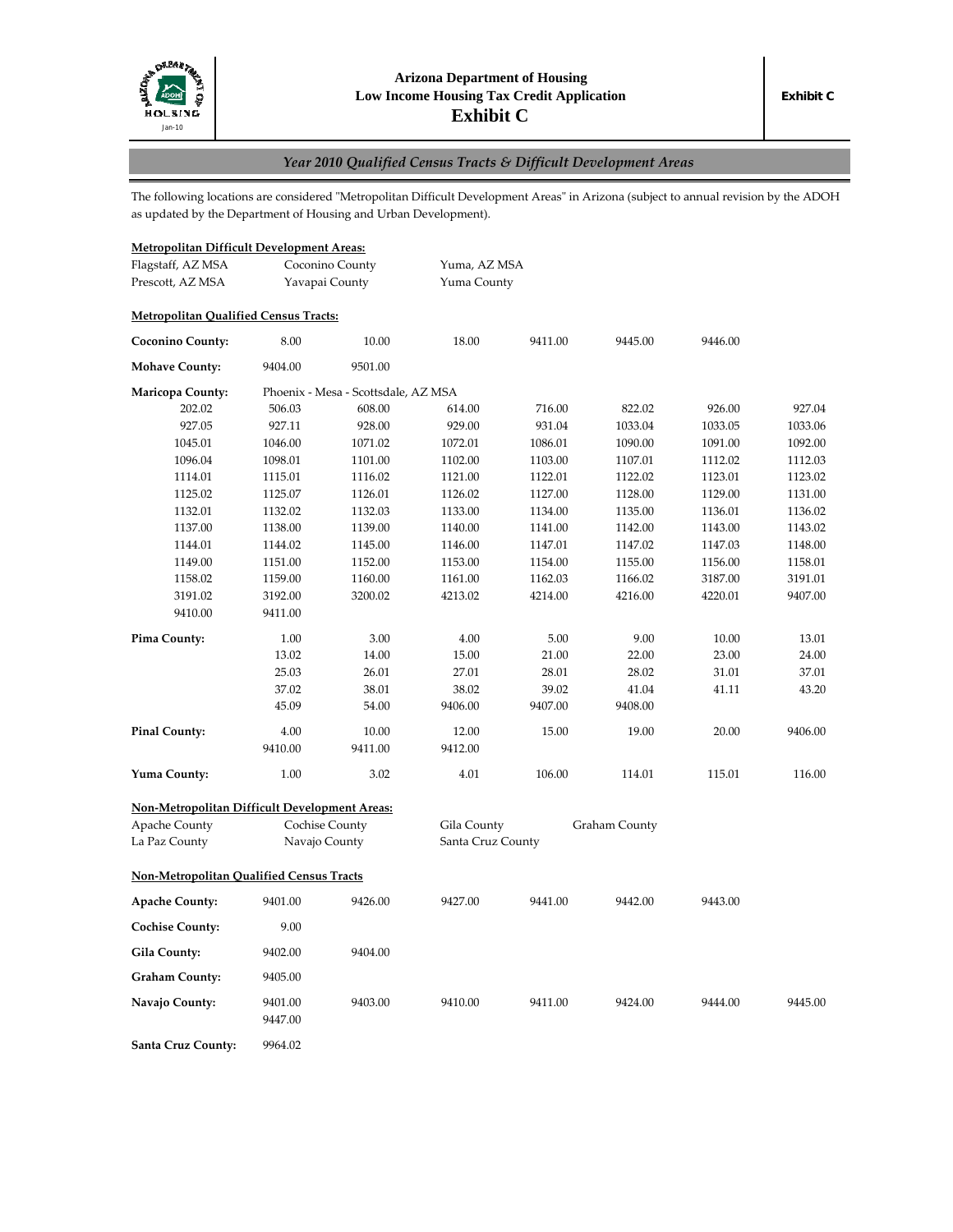

#### *Sample Legal Opinion*

#### *THIS EXHIBIT IS TO BE PRESENTED ON PROFESSIONAL LETTERHEAD*

Date:

Rental Programs Administrator Arizona Department of Housing 1110 W. Washington, Suite 310 Phoenix, Arizona 85007

Dear Administrator:

This opinion letter is required on behalf of \_\_\_\_\_\_\_\_\_\_\_\_\_\_\_\_\_\_\_\_\_\_\_ in connection with the application of \_\_\_\_\_\_\_\_\_\_\_\_\_\_\_\_\_\_\_\_\_\_\_\_\_\_\_\_\_\_\_\_\_ (the "Applicant") for an allocation of low-income housing credits pursuant to Section 42 of the Internal Revenue Code of 1986 as amended (the "Code"), by the Arizona Department of Housing (the "ADOH").

We have reviewed the following:

- 1) Organizational documents (as applicable, the articles of incorportation, bylaws, operating agreement or partnership agreement) of the Applicant;
- 2) Proposed or actual organizational documents (as applicable, the articles of incorporation, bylaws, operating agreement or partnership agreement) if available, of the proposed owner and operator (the "Owner") of the project located at \_\_\_\_\_\_\_\_\_\_\_\_\_\_\_\_\_\_\_\_\_\_\_\_\_\_\_\_\_\_\_\_\_ (the "Project");
- 3) The ADOH's 2010 Qualified Allocation Plan (the "QAP") and the required form of the Declaration of Affirmative Land Use and Restrictive Covenants Agreement (the "LURA") which is an extended low-income housing commitment agreement with the ADOH, which, when recorded, will contain certain restrictive covenants running with the Project as specified in Section 42 (h)(6) of the Code; and
- 4) Such other documents as necessary to render the opinions set forth below.

As to questions of fact material to our opinion, we have relied upon and assumed due and continuing compliance with the provisions of the documents, and have relied on certifications, covenants, and presentations by the Applicant or Owner furnished to us without undertaking to verify these items by independent investigation. We are not aware of any facts that are inconsistent with these assumptions.

At the time of allocation for low-income housing credits, the Owner is required to enter into the LURA. For the purpose of this opinion, we have assumed the execution, delivery, and the recording of the LURA and continuing compliance with the terms of the LURA.

Based upon the foregoing, we are of the opinion, as of this date, that:

- 1) The Applicant and Owner, if currently organized, are duly organized, validly existing and in good standing under the laws of the State of Arizona. Additionally, the Applicant and the Owner have the power under its respective organizational documents to construct, rehabilitate or otherwise acquire and operate the Project, to submit an application to the ADOH for tax credits, to comply with the terms of the LURA, and to perform such other actions as are necessary to comply with the Allocation Plan and Section 42 of the Code.
- 2) Type of Project:
	- a. New Construction Project: The Project will be constructed by the Applicant and will constitute new buildings whose original use will commence with the Applicant; or
	- b. Acquisition/Rehabilitation Project:
		- i) Based on representations of the Applicant, the Project to be purchased by the Applicant or Owner will be constructed by the Applicant or Owner and contains existing buildings that the Applicant has or will substantially rehabilitate (as that term is defined in the Code) and, as required by Section 42 (d)(2)(b);
		- ii) The Building was not previously placed in service by the Applicant or the Owner or any person who was a related person, with respect to the Applicant or Owner at the time it was previously placed in service; and
		- iii) Except as provided in Section 42(f)(5), a credit is allowable under Section 42(a) by reason of Section 42(e) with respect to the building.
- 3) percent (\_\_\_\_) or more of the residential units in the project will be rent restricted within the meaning of Section 42(g)(2) of the Code and will be occupied by individuals whose income is \_\_\_\_\_ (\_\_\_\_\_%) or less of the area median gross income.
- 4) All residential units of the Project will be suitable for occupancy and will be used on a non‐transient basis as that term is defined in Section 42(i)(3) of the Code.
- 5) The gross rent (as defined in Section 42(g)(2)(B) of the Code) paid by individuals in residential units included in the calcuation for qualification as a lowincome housing project does not exceed thirty percent (30%) of the income limitations as set forth in the Code.
- 6) Except as provided in the Code, no other person related to the Applicant or Owner as a partner (as defined in Section 42(d)(2)(D)(iii) of the Code) will occupy a residential unit.
- 7) Any buildings in the Project will meet the above criteria within twelve (12) months after such building is placed in service and all buildings in the project previously placed in service will meet these criteria at the time any later building in the Project is placed in service.
- 8) The Applicant or the Owner will comply with these representations for at least fifteen (15) years to include an extended use period as specified in Section 42(h)(6) of the Code.
- 9) The Project will be eligible for an allocation of low‐income housing tax credits under Section 42 of the Code.

Sincerely,

Signature

Type or Print Name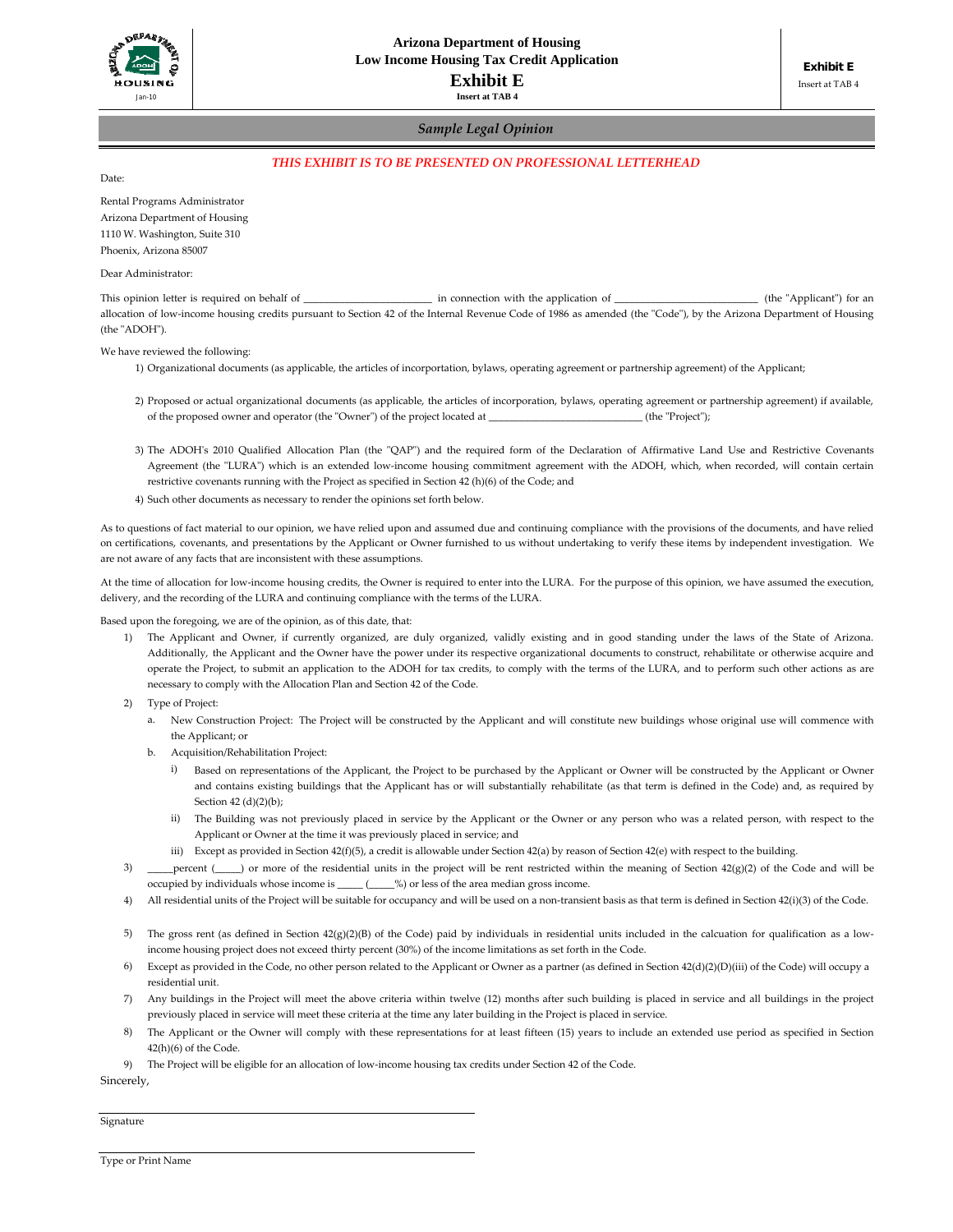

### *Service Provider Questionnaire*

This form is used by ADOH to determine the capacity of the applicant to meet the needs of residents, as described in the Supportive Services Plan Outline. All applicants requesting consideration for resident services for Special Needs Housing, support to Families in Transition, or Elderly Housing with Supportive Services must submit an Exhibit N that has been completed by the Service Provider with the application.

| Name of Proposed Development: |  |
|-------------------------------|--|
|                               |  |
| Name of Owner or Agent:       |  |
|                               |  |
| Name of Service Provider:     |  |
|                               |  |

#### **Please attach answers to Questions 1 through 11 in narrative form.**

#### **GENERAL INFORMATION**

- 1. Summarize the service providerʹs mission and goals for the current fiscal year.
- 2 How many years has the service provider been active in delivering social services? If the service provider has no experience in delivering social services, describe the service provider's experience with and knowledge of the community that the service provide will serve. Identify other community agencies with whom the service provider will collaborate.
- 3. Describe other activities, aside from social services, in which the service provider is engaged.

#### **EXPERIENCE IN SERVICE‐ENRICHED HOUSING**

- 4. Is the service provider currently involved in service-enriched housing programs? If yes, summarize experience in providing supportive services onsite for residents. Include name of housing development(s), Property Management Company, and type of service provided. If no, please describe methods that will be used to increase your companyʹs knowledge and understanding of providing service‐enriched housing.
- 5. Describe collaborative efforts that demonstrate the service providerʹs capacity to deliver supportive services. Please identify organizations or companies involved in the collaboration and the nature of the organizationʹs involvement.

#### **PERSONNEL**

- 6. How many people are employed by the service provider organization?
- 7. List the job titles of personnel who will work directly with residents of the proposed property. Attach an organizational chart.
- 8. Attach resume(s) of key personnel who will be responsible for providing services in this proposed development. If new staff must be hired in order to implement the work at this property, attach job description(s), including qualifications and identify resources to pay for cost of salaries.
- 9. Are key personnel currently involved in service-enriched housing programs at other properties? If yes, explain how many properties, how many total units, where they are located, and how staff's time will be divided between current responsibilities and responsibilities at the new development.

#### **STAFF PROFESSIONAL DEVELOPMENT**

- 10. List the names of the professional training courses/workshops/seminars that staff who will be involved with this project have completed over the past 3 years. (List job title of staff, training attended, and date of training.)
- 11. Will participation in this service‐enriched housing program require additional staff professional development? If yes, describe training and/or skills that will need to be developed or improved.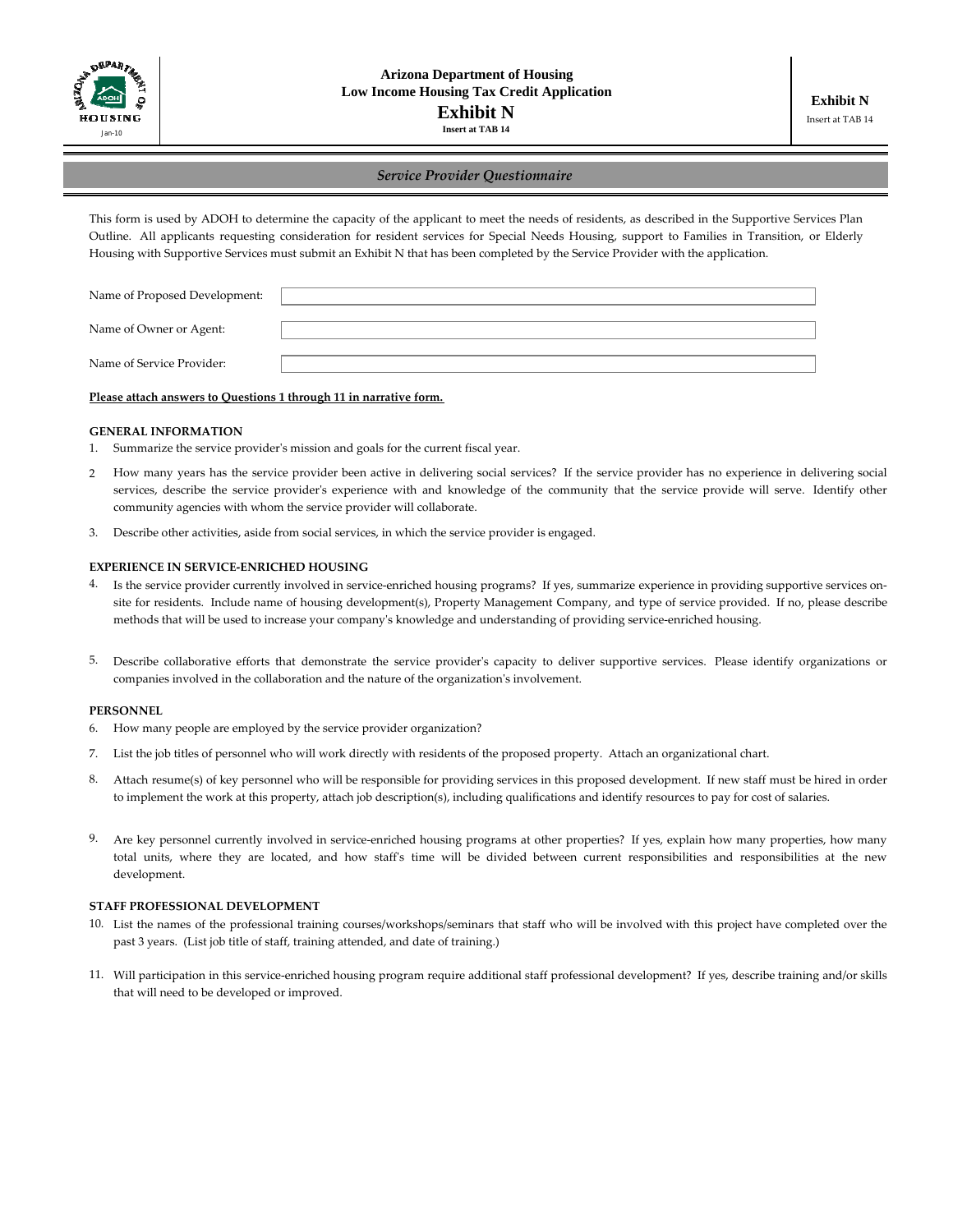| .<br>Рад 73<br>HOUSING |
|------------------------|
| Jan-10                 |

# **Arizona Department of Housing Low Income Housing Tax Credit Application Exhibit N**

**Insert at TAB 14**

Yes No

| <b>SERVICE PROVIDER'S OFFICE LOCATION(S)</b><br>Address<br>Contact Person Name/Title<br>Zip Code<br>State<br>City<br><b>Email Address</b><br>Phone<br>Fax<br>Service Area (County(s), Neighborhood(s), etc.)<br>Other Offices Close to Proposed Development:<br>Address<br>Phone<br>Fax<br>Zip Code<br>City<br><b>State</b><br>Address<br>Phone<br>Fax<br>Zip Code<br>State<br>City<br>A. Is the service provider a subsidiary of another organization?<br>$\Box$ Yes<br>$\Box$ No<br>If yes, please provide the name and address of the parent organization and describe the relationship and tax status:<br>Name<br>Phone<br>Address<br>Fax |
|-----------------------------------------------------------------------------------------------------------------------------------------------------------------------------------------------------------------------------------------------------------------------------------------------------------------------------------------------------------------------------------------------------------------------------------------------------------------------------------------------------------------------------------------------------------------------------------------------------------------------------------------------|
|                                                                                                                                                                                                                                                                                                                                                                                                                                                                                                                                                                                                                                               |
|                                                                                                                                                                                                                                                                                                                                                                                                                                                                                                                                                                                                                                               |
|                                                                                                                                                                                                                                                                                                                                                                                                                                                                                                                                                                                                                                               |
|                                                                                                                                                                                                                                                                                                                                                                                                                                                                                                                                                                                                                                               |
|                                                                                                                                                                                                                                                                                                                                                                                                                                                                                                                                                                                                                                               |
|                                                                                                                                                                                                                                                                                                                                                                                                                                                                                                                                                                                                                                               |
|                                                                                                                                                                                                                                                                                                                                                                                                                                                                                                                                                                                                                                               |
|                                                                                                                                                                                                                                                                                                                                                                                                                                                                                                                                                                                                                                               |
|                                                                                                                                                                                                                                                                                                                                                                                                                                                                                                                                                                                                                                               |
|                                                                                                                                                                                                                                                                                                                                                                                                                                                                                                                                                                                                                                               |
|                                                                                                                                                                                                                                                                                                                                                                                                                                                                                                                                                                                                                                               |
|                                                                                                                                                                                                                                                                                                                                                                                                                                                                                                                                                                                                                                               |
|                                                                                                                                                                                                                                                                                                                                                                                                                                                                                                                                                                                                                                               |
|                                                                                                                                                                                                                                                                                                                                                                                                                                                                                                                                                                                                                                               |
| Zip Code<br>State<br>City                                                                                                                                                                                                                                                                                                                                                                                                                                                                                                                                                                                                                     |
| Indicate the total number of clients served during the last fiscal year. Identify the amounts and sources of funding:<br>В.                                                                                                                                                                                                                                                                                                                                                                                                                                                                                                                   |
| Client/Service Type<br>Number Served<br><b>Funding Level</b><br><b>Funding Source</b>                                                                                                                                                                                                                                                                                                                                                                                                                                                                                                                                                         |
| Senior/Elderly Services                                                                                                                                                                                                                                                                                                                                                                                                                                                                                                                                                                                                                       |
| <b>Adult/Family Services</b>                                                                                                                                                                                                                                                                                                                                                                                                                                                                                                                                                                                                                  |
| Children/Youth Services                                                                                                                                                                                                                                                                                                                                                                                                                                                                                                                                                                                                                       |
| Additions                                                                                                                                                                                                                                                                                                                                                                                                                                                                                                                                                                                                                                     |
| MH/MR                                                                                                                                                                                                                                                                                                                                                                                                                                                                                                                                                                                                                                         |
| Education/Job Readiness                                                                                                                                                                                                                                                                                                                                                                                                                                                                                                                                                                                                                       |
| Other                                                                                                                                                                                                                                                                                                                                                                                                                                                                                                                                                                                                                                         |
| Has the service provider, or any of its current personnel, every been involved in a governmental investigation or judicial action or settlement<br>C.<br>concerning charges of a violation of local, state or federal laws or regulations concerning discrimination, fair housing violations or other civil rights<br>laws, or concerning violations of federal, state or local regulations regarding use of funds?<br>$\Box$ No<br>$\Box$ Yes                                                                                                                                                                                                |

**D.** Have any service grants or contracts held by the service provider over the past five years been terminated prior to their expiration dates? <br>No Yes □ No

**E.** Have any grants or contracts held by the service provider over the past five years not been renewed upon expiration?

**If the answer to questions C, D, or E is YES, attach an explanation and any supporting documentation necessary to explain the circumstances surrounding these situations.**

I certify that the information contained herein and attached is accurate and complete.

| Signature:           |  |
|----------------------|--|
| <b>Printed Name:</b> |  |
| Title:               |  |
| Date:                |  |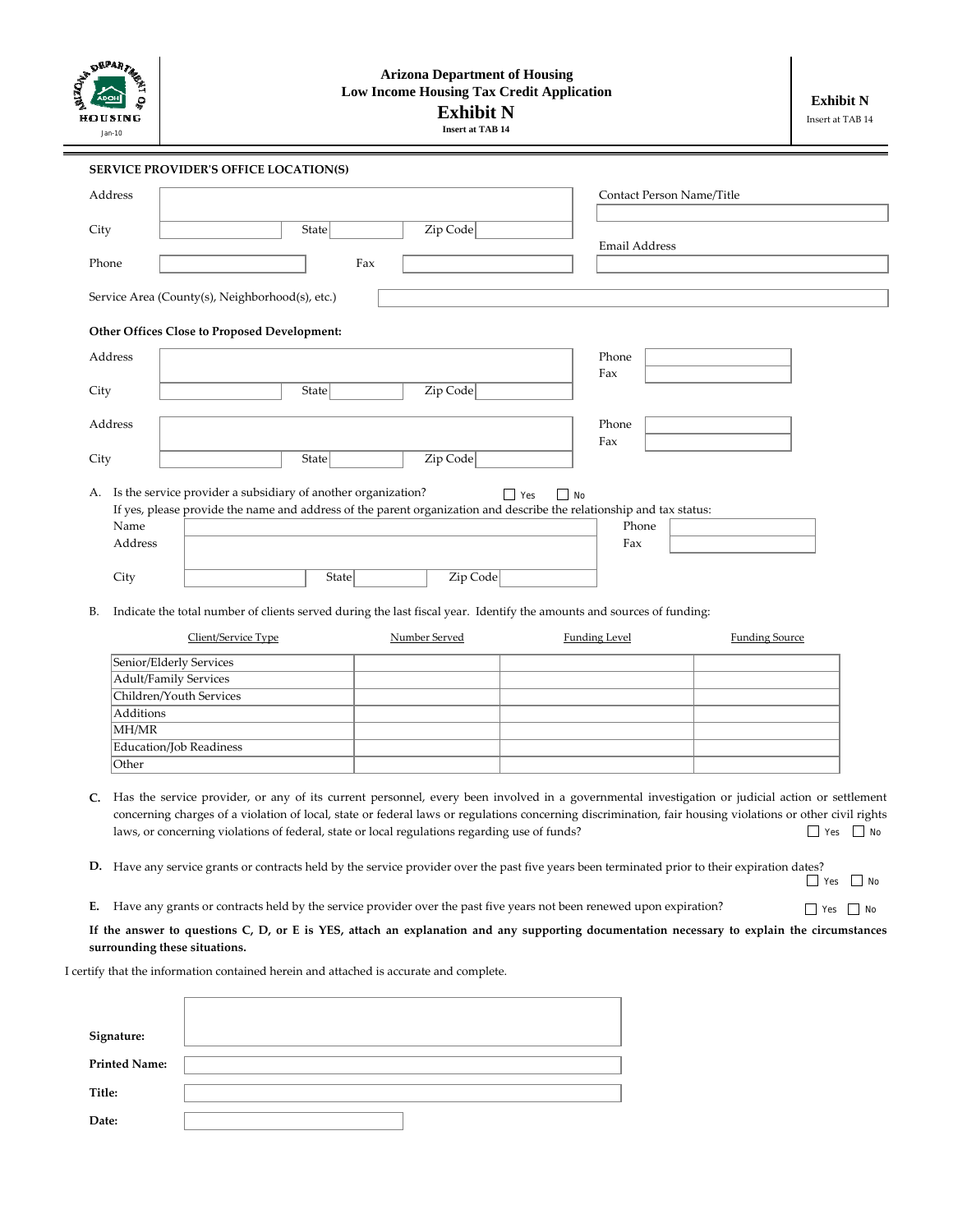

## *Supportive Services Plan Outline*

#### The Supportive Services Plan Outline must be specific to the proposed development. A completed Service Provider Questionnaire must be included at **Tab 13.**

#### 1) Target Population

Define the target population and demonstrate that a significant number of residents are expected to need and benefit from the planned programs and services.

- 2) Goals/Expected Outcomes
	- a) Describe the service provider's philosophy and guiding principles as they relate to providing services to the elderly residents, families in transition or Special Needs Population.
	- b) Describe the specific goals of the supportive services program and how they related to the anticipated needs of residents.Examples: Families in Transition
		- i) To provide necessary supports, such as child‐care, after‐school care and transportation, to enable residents to maintain significant employment.
		- ii)

To maintain health of residents through educational programs, health screenings, and fitness and nutrition programs.

- c) Describe expected outcomes related to each goal and how impact/success will be measured or identified.
- d) Describe how the program will identify and respond to the changing needs of residents over time. (Example: regularly scheduled resident meetings, needs assessments, surveys, focus groups, etc.)
- 3) Implementation of Services, Programs and Activities:
	- a) Describe the services and activities planned for residents of the proposed development. These may include (but are not limited to) child‐care programs, after‐school and summer children and youth programs, counseling programs, parenting skills classes, budget education, pre-vocational training, D&A Programs, family violence prevention, crime prevention, on-site service coordination or goaloriented case management, health services, screenings and education, housekeeping, on‐site meals, transportation, benefits counseling, wellness activities, and social and recreational programming.
		- Identify the party responsible for providing each service.
		- How and where will the service be provided
		- Frequency of program or activity (daily, weekly, monthly , etc.)
		- Eligibility requirements for resident participation.
	- b) Describe service providerʹs method to encourage resident participation
	- c) Describe the staffing plan and supervision responsibilities. Plans that include a service coordinator position as a primary component should consider the ratio of one hour per week to every five residents as a guideline.
- 4) Budget and Source of Funds: Provide an annual budget that identifies the costs associated with the implementation of the services identified above. Identify the source of funds. Funds must be available for the life of the program.
- 5) Evidence of Coordination with Community Resources: If community service providers are expected to be involved in the delivery of services for the residents, include a letter of intent to provide services that describes their intended involvement.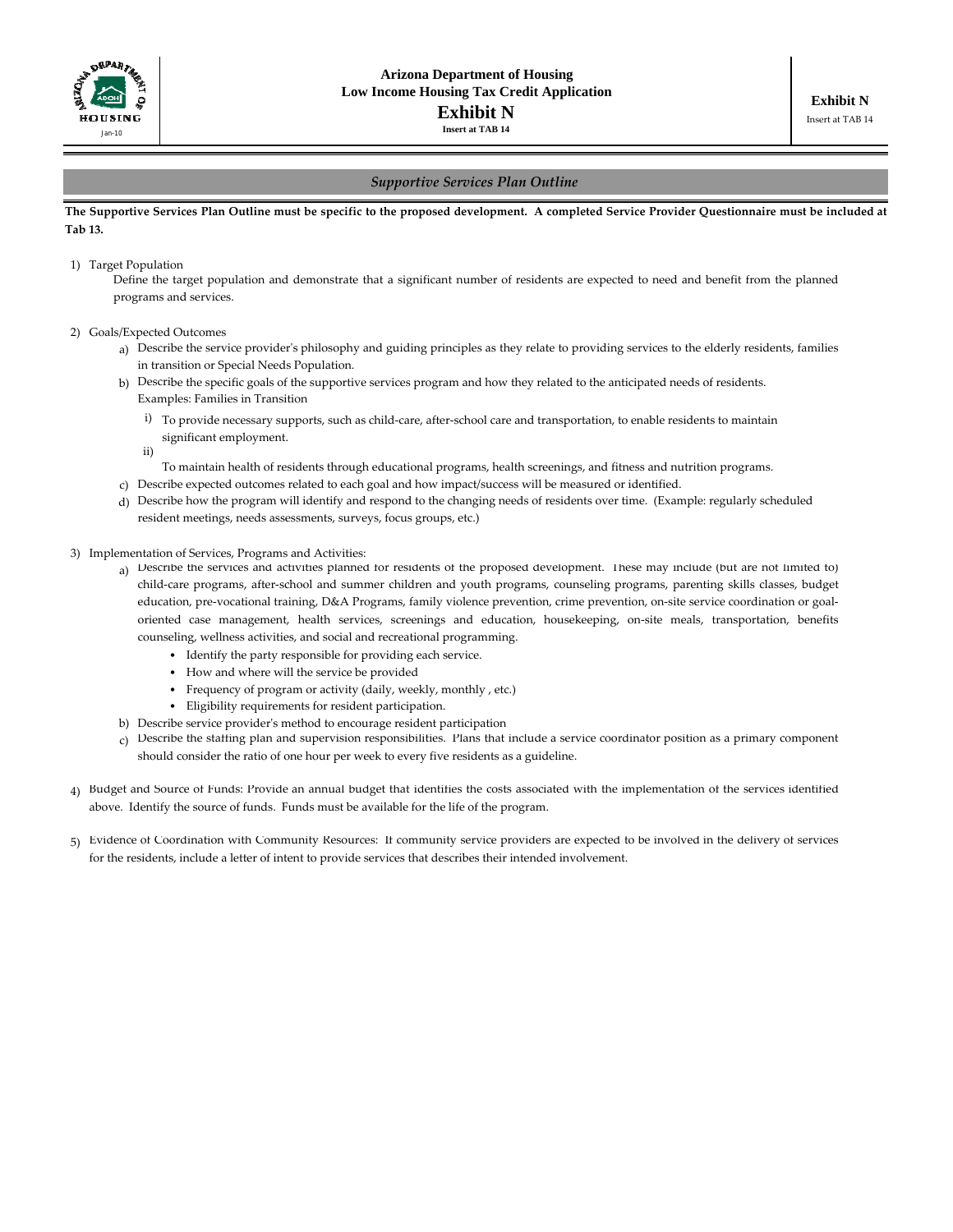

## *Fair Housing Accessibility Checklist*

The following is a checklist of design and construction requirements of the Fair Housing Act (the "Act"). This checklist represents many, but not all, of the requirements to the Act. This checklist is not intended to be exhaustive; rather, it is a helpful guide in determining if the major requirements of the Act have been met in designing and constructing a particular multifamily development.

## **PROJECT DESCRIPTION**

| Name    |                                  |           |  |
|---------|----------------------------------|-----------|--|
| Address |                                  |           |  |
|         |                                  |           |  |
| City    | County Yuma<br><b>State</b><br>v | Zip<br>AZ |  |
|         |                                  |           |  |

OTHER IDENTIFYING INFORMATION:

#### **GENERAL REQUIREMENTS**

- Development has buildings containing 4 or more units and was designed and constructed for first occupancy on or after March 13, 1991.
- $\Box$  If it is an elevator building, all units are "covered units."
- All units in buildings with elevators have features required by the Act.
- If it is a non‐elevator building, all ground‐floor units are covered units.
- $\Box$  All ground-floor units in buildings without elevators have features required by the Act.

NOTE: There is a narrow exception, which provides that a non-elevator building in a development need not meet all of the Act's requirements if it is impractical to have an accessible entrance to the non‐elevator building because of hilly terrain or other unusual characteristics of the site.

#### **ACCESSIBLE BUILDING ENTRANCE ON AN ACCESSIBLE ROUTE**

- $\Box$  The accessible route is a continuous, unobstructed path (no stairs) through the development that connects all buildings containing covered units and all other amenities.
- $\Box$  The accessible route also connects to parking lots, public streets, public sidewalks and public transportation stops.
- All slopes are no steeper than 8.33%.
- All slopes between 5% and 8.33% have handrails.
- $\Box$ Covered units have at least one entrance on an accessible route.
- $\Box$  There are sufficient curb cuts for a person using a wheelchair to reach every building in the development.

#### **COMMON AND PUBLIC USE AREAS**

- $\Box$  At least two percent of all parking spaces are designated as handicapped parking.
- At least one parking space at each common and public use amenity is designated as handicapped parking.
- $\Box$  All handicapped parking spaces are properly marked.
- $\Box$  All handicapped parking spaces are at least 96" wide with a 60" wide access aisle which can be shared between two spaces.
- $\Box$  The accessible aisle connects to a curb ramp and the accessible route.
- $\Box$  The rental or sales office is readily accessible and usable by persons with disabilities.
- $\Box$  All mailboxes, swimming pools, tennis courts, clubhouses, rest rooms, showers, laundry facilities, trash facilities, drinking fountains, public telephones and other common and public use amenities offered by the development are readily accessible and usable by persons with disabilities.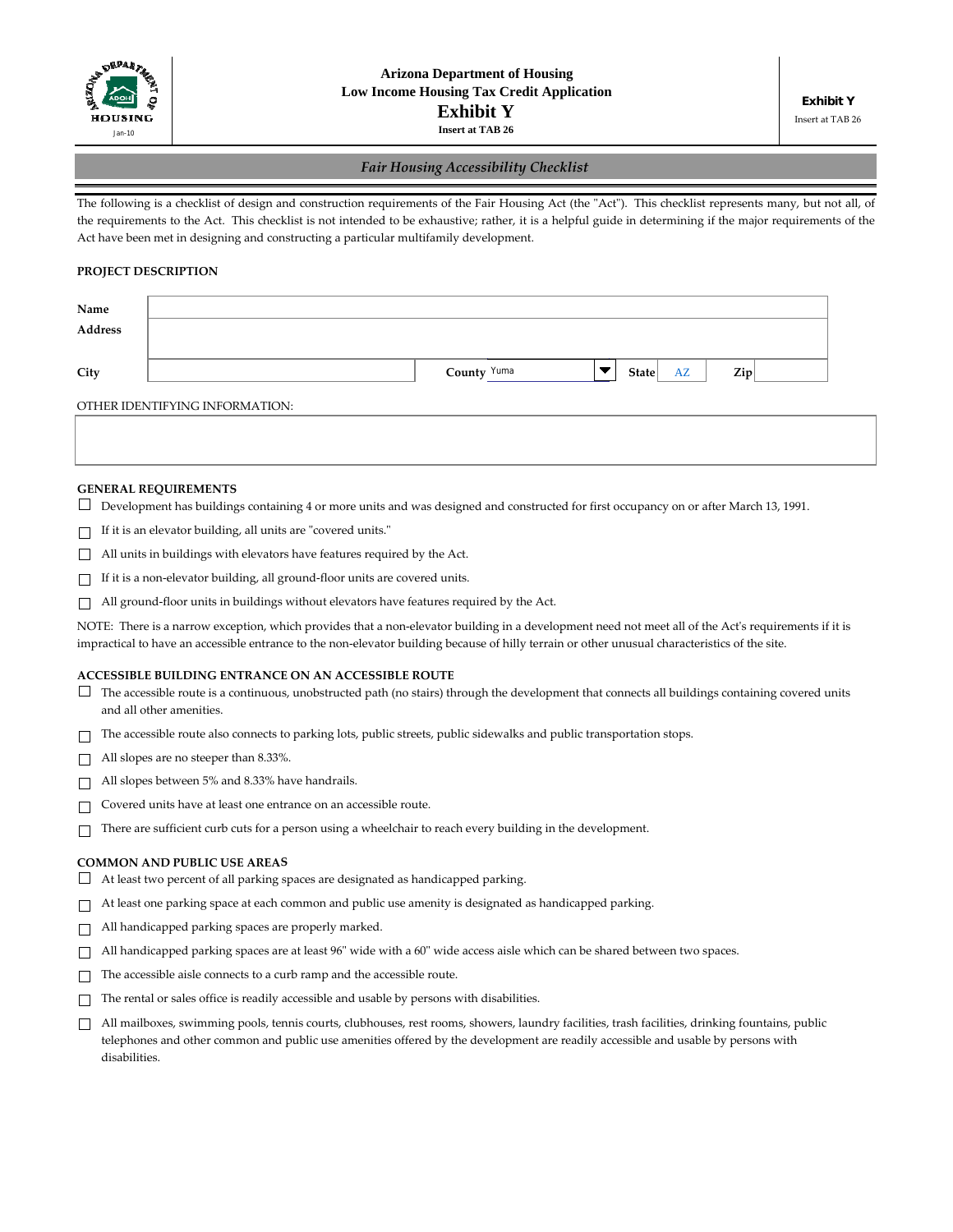

# *Fair Housing Accessibility Checklist*

#### **USABLE DOORS**

- $\Box$  All doors into and through covered units and common use facilities provide a clear opening of at least 32" nominal width.
- $\Box$  All doors leading into common use facilities have lever door handles that do not require grasping and twisting.
- $\Box$  Thresholds at doors to common use facilities are no great than 1/2".
- $\Box$ All primary entrance doors to covered units have lever door handles that do not require grasping and twisting.
- $\Box$  Thresholds at primary entrance doors to covered units are no greater than 3/4" and beveled.

# **ACCESSIBLE ROUTE INTO AND THROUGH THE COVERED UNIT**

 $\Box$  All routes through the covered units are no less than 36" wide.

#### **ACCESSIBLE ENVIRONMENTAL CONTROLS**

 $\Box$  All light switches, electrical outlets, thermostats and other environmental controls must be no less than 15" and no greater than 48" from the floor.

#### **REINFORCED BATHROOM WALLS FOR GRAB BARS**

 $\Box$  Reinforcements are built into the bathroom walls surrounding toilets, showers and bathtubs for the later installation of grab bars.

#### **USABLE KITCHENS AND BATHROOMS**

 $\Box$  At least 30" x 48" of clear floor space at each kitchen fixture and appliance.

 $\Box$  At least 40" between opposing cabinets and appliances.

- At least 60ʺ diameter turning circle in U‐shaped kitchens unless the cooktop or sink at end of U‐shaped kitchen has removable cabinets beneath for knee space.
- $\Box$  In bathroom, at least 30" x 48" of clear floor space outside swing of bathroom door.
- Sufficient floor space in front of and around sink, toilet and bathtub for use by persons using wheelchairs.

The undersigned certifies that this Checklist has been completed by the Project Architect, that each of the items checked above is a design and construction requirement for the Project, and that the representations made in this Checklist are all true and correct to the best of my knowledge.

*Signature of Architect Date*

Printed Name

Title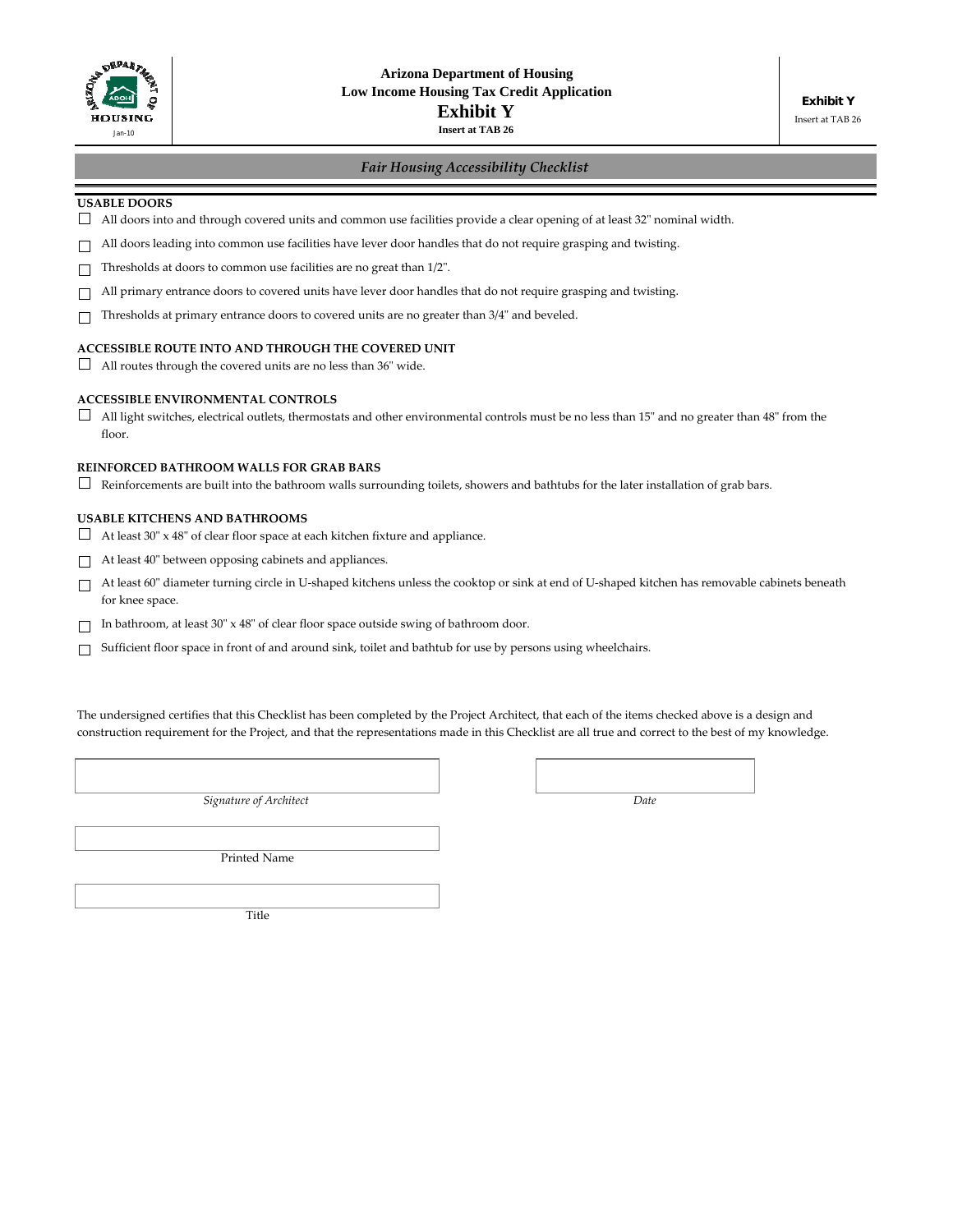

Insert at TAB 26

## *Green Building Specifications*

The following is a list of design and construction requirements for Green Building. The project architect is required to list, on Exhibit Z - GREEN CRITERIA CHECKLIST, all of the Green products, building methods and energy systems corresponding to the respective point categories claimed. At Application, the Project Architect shall certify on the Green Building Specification Checklist that the Green Building Products/Systems have or will be incorporated into the Project construction documents and specifications. At 8609, the Project Architect shall certify on the Green Building Specification Checklist that all Green Building products/systems have been installed in the Project.

The project's Green specification list must be submitted at time of application to apply for Green points. Example lines have been included representing the minimum amount of information required at time of application. Product detail should be sufficient enough to allow ADOH to verify the approximate cost of the proposed product/system. At completion of project, supporting details such as contracts, work orders, delivery receipts, are required to certify Green products were incorporated into the Project as planned. Failure to incorporate point scored Green items will result in a loss of basis and points deducted on future applications.

For Solar PV System points, additional financial worksheets showing all of the applicable financial incentives benefiting the project must be provided. In addition, an electrical load calculation worksheet showing how the projects PV system meets the criteria must be included. Supporting document should include, but is not limited to:

- energy tax credits (include syndication agreements or IRC Section 1603 exchange documentation for valuing these credits)
- solar energy Power Purchase Agreements (include PPA's if applicable)
- $\bullet$  federal, state and local tax deductions
- $\bullet$  enhanced/accelerated depreciation values
- manufacturer's rebates
- $\bullet$  property tax assessment exemptions, credits or offsets
- electrical load calculations for project showing how PV system meets or exceeds applicable points claimed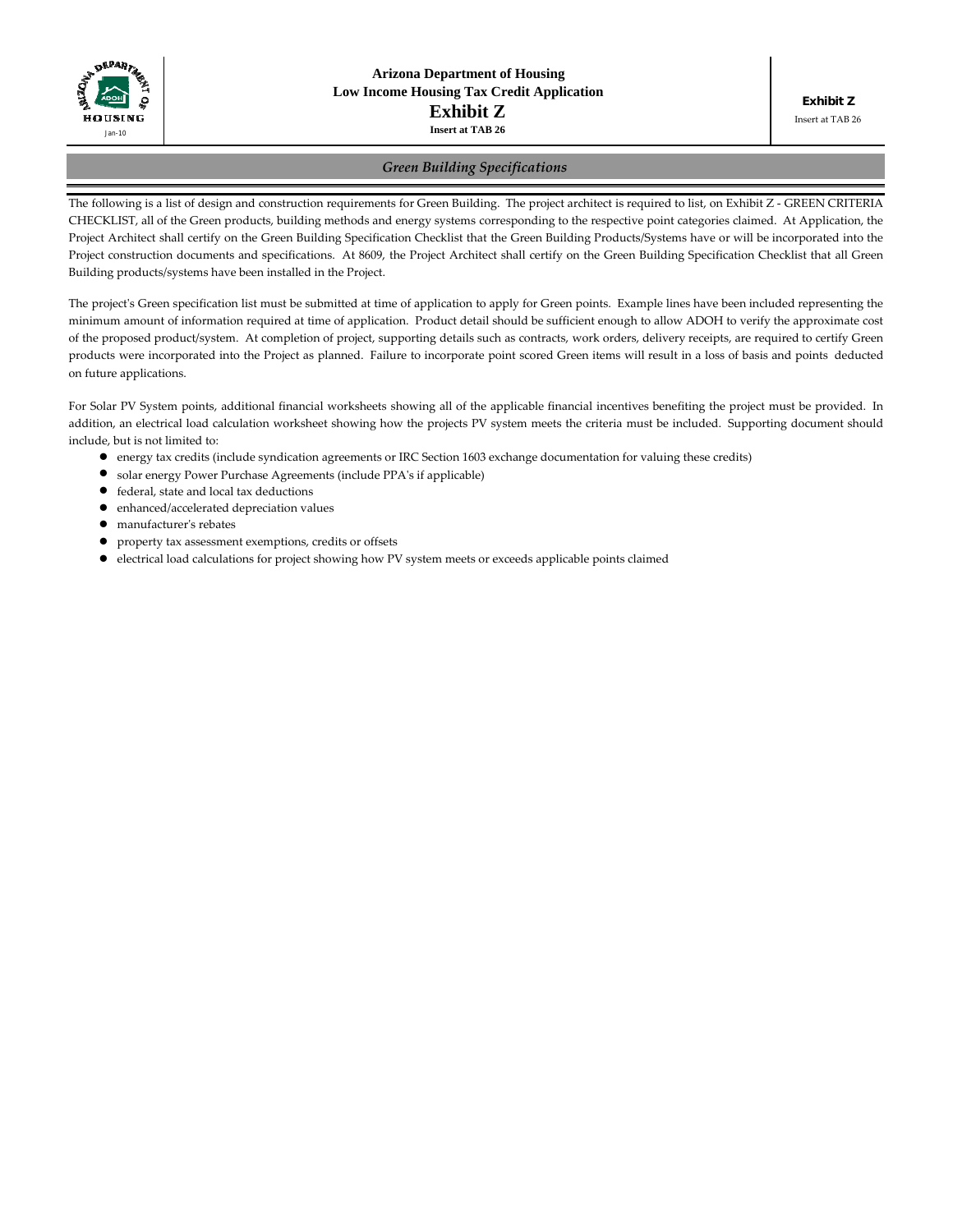

Insert at TAB 26

| <b>Green Building Specifications</b> |  |  |  |
|--------------------------------------|--|--|--|
|                                      |  |  |  |

|                           | <b>Project Name:</b><br>#REF!                                                                                   |                                  |                                                                                                                                                                                                       |                                                                                                                                                                                                                                                                                                                                                                                                        |                          |  |
|---------------------------|-----------------------------------------------------------------------------------------------------------------|----------------------------------|-------------------------------------------------------------------------------------------------------------------------------------------------------------------------------------------------------|--------------------------------------------------------------------------------------------------------------------------------------------------------------------------------------------------------------------------------------------------------------------------------------------------------------------------------------------------------------------------------------------------------|--------------------------|--|
|                           | <b>Project Address:</b>                                                                                         |                                  |                                                                                                                                                                                                       |                                                                                                                                                                                                                                                                                                                                                                                                        |                          |  |
|                           | Architect Name:                                                                                                 |                                  |                                                                                                                                                                                                       |                                                                                                                                                                                                                                                                                                                                                                                                        |                          |  |
|                           | Firm Name:                                                                                                      |                                  |                                                                                                                                                                                                       |                                                                                                                                                                                                                                                                                                                                                                                                        |                          |  |
|                           |                                                                                                                 |                                  |                                                                                                                                                                                                       | GREEN BUILDING SPECIFICATION CHECKLIST                                                                                                                                                                                                                                                                                                                                                                 |                          |  |
|                           | <b>SYSTEM</b><br><b>COMPONENT</b>                                                                               | Construction l<br>New/Rehab/Both | <b>APP</b>                                                                                                                                                                                            | <b>2010 GREEN CRITERIA</b>                                                                                                                                                                                                                                                                                                                                                                             | 8609                     |  |
| <b>INDOOR AIR QUALITY</b> |                                                                                                                 | Both                             |                                                                                                                                                                                                       | All carpets, adhesives and finishes utilize low or zero VOC.<br>LOW VOC =<br>Carpet max VOC: 100 micrograms/sq meter/hr after 24 hrs<br>Adhesives max VOC: 300 g/l<br>Wood Finishes max VOC: 350 g/l<br>Paints max VOC: 150 $g/l$ for nonflat finishes & 100 $g/l$ for flat                                                                                                                            | П                        |  |
|                           |                                                                                                                 | Both                             |                                                                                                                                                                                                       | Hard surface flooring materials throughout                                                                                                                                                                                                                                                                                                                                                             | $\Box$                   |  |
|                           | <b>WATER EFFICIENCY</b>                                                                                         | Both                             |                                                                                                                                                                                                       | Drip irrigation system designed by EPA Water sense certified professional                                                                                                                                                                                                                                                                                                                              | П                        |  |
|                           |                                                                                                                 |                                  |                                                                                                                                                                                                       | Dual Flush Toilets - throughout                                                                                                                                                                                                                                                                                                                                                                        | $\vert \ \ \vert$        |  |
|                           | <b>INSULATION I</b><br>Both<br>governing code R value                                                           |                                  | Spray Foam Insulation (SPF) - applied to underside of roof substrate - upon completion of all HVAC<br>ducting will be within conditioned space - minimum SPF thickness of 6 inches or application per | $\Box$                                                                                                                                                                                                                                                                                                                                                                                                 |                          |  |
|                           | <b>INSULATION II</b>                                                                                            | <b>New</b>                       | ⊔                                                                                                                                                                                                     | Use of Structural Insulated Panels (SIP) and/or Insulated Concrete Block (ICF) construction ->75% of<br>exterior/envelope walls                                                                                                                                                                                                                                                                        |                          |  |
|                           | <b>COOL ROOFS</b><br>(*NOT Applicable to                                                                        |                                  |                                                                                                                                                                                                       | Roofing materials with high reflectivity and high emmittance ratings. (Low Slope roof 2:12 or less;<br>minimum initial reflectivity of 0.65 and 0.50 emittance ratings - High Slope roof 2:12 or greater;<br>minimum initial reflectivity of 0.25 amd 0.50 emittance ratings.)                                                                                                                         | $\Box$                   |  |
|                           | locations with 4,000 or less<br><b>Heating Degree Days</b><br>(HDD) per noaa.gov)                               | Both*                            |                                                                                                                                                                                                       | Radiant Barrier on all residential roofs - Emissivity rating of 0.35 or lower and product must satisfy<br>the ASTM/IRCCS C1321 criteria for an interior coating intended to reduce radiant heat transfer                                                                                                                                                                                               | $\mathbf{L}$             |  |
| <b>INERGY EFFICIENCY</b>  | PASSIVE SOLAR<br><b>HEATING (PSH)</b><br>(*Applicable to locations<br>with more than 4,000 HDD<br>per noaa.gov) | New*                             |                                                                                                                                                                                                       | Optimized site, building shape and orientation, landscape and fenestration design (direct and indirect<br>gain design principals). Cold climates only (>4,000 HDD's per year per noaa.gov). Architect must<br>document that at least 4 PSH elements were utilized in order to earn points (i.e. interior thermal<br>storage materials, clerestories, skylights, window glazing, convection walls, etc) | $\Box$                   |  |
|                           | <b>SOLAR PV</b>                                                                                                 | Both                             |                                                                                                                                                                                                       | PV system large enough to offset estimated (annual net) common area load by 75% and maximized<br>use of incentives.                                                                                                                                                                                                                                                                                    | $\vert \ \ \vert$        |  |
|                           | (PV point sub-categories are<br>mutually exclusive<br>$maximum PV points = 8.0$                                 | Both                             |                                                                                                                                                                                                       | PV system large enough to offset estimated (annual net) common area load by 40% and maximized<br>use of incentives.                                                                                                                                                                                                                                                                                    | $\overline{\phantom{a}}$ |  |
|                           | <b>RECYCLED</b><br><b>CONCRETE</b>                                                                              | <b>New</b>                       |                                                                                                                                                                                                       | All new concrete building slabs to contain at least 20% flyash or slag.                                                                                                                                                                                                                                                                                                                                | $\Box$                   |  |

The undersigned certifies that this Checklist has been completed by the Project Architect, that each of the items checked above is a design and construction requirement for the Project, and that the representations made in this Checklist are all true and correct to the best of my knowledge.

*Signature of Architect Date*

*Printed Name*